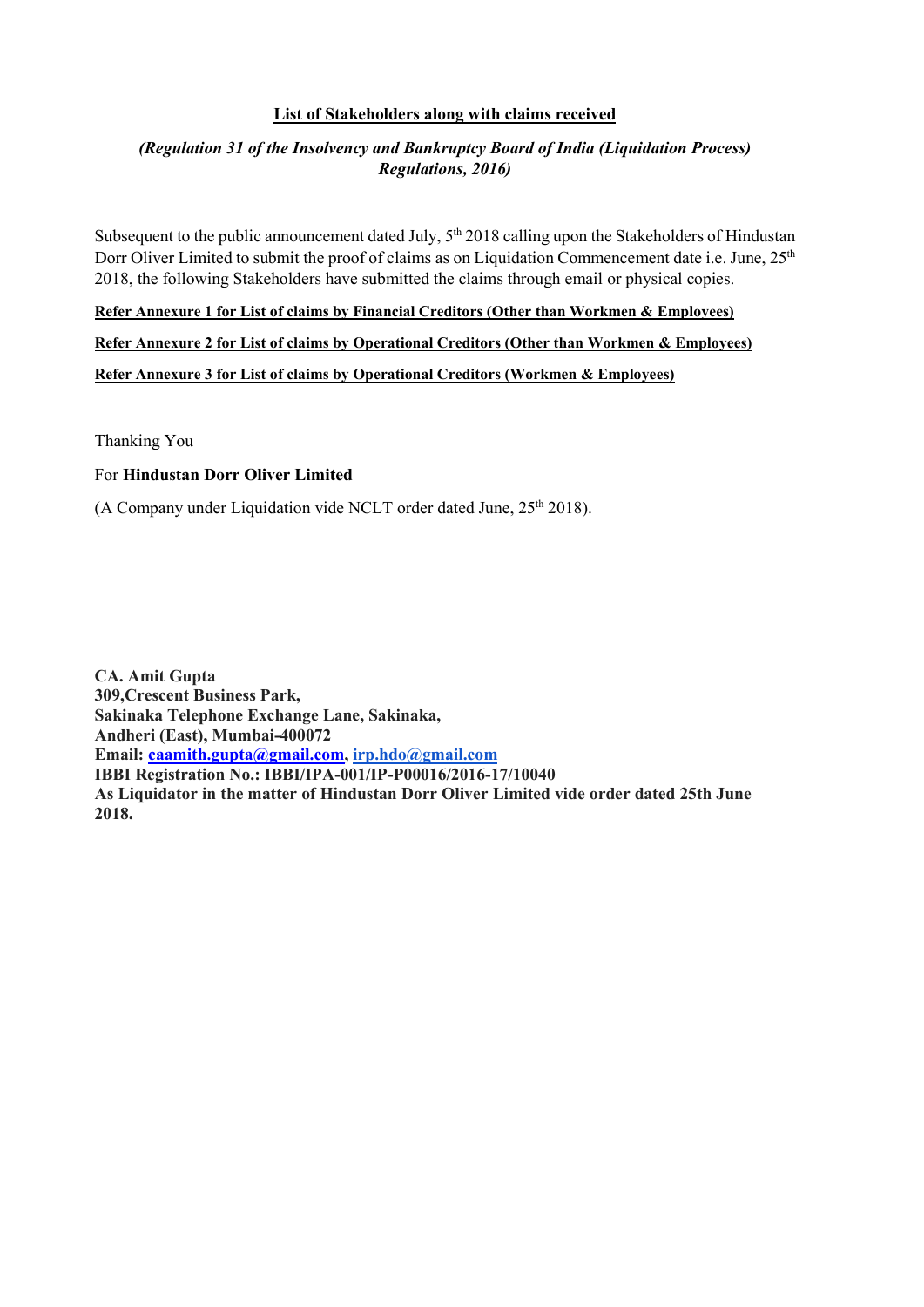## Annexure 1 – List of Financial Creditors (as on 25th June, 2018 i.e. Liquidation Commencement Date)

| <b>Sr. No.</b> | Name of the<br><b>Stakeholder</b> | <b>Nature of</b><br><b>Stakeholder</b> | <b>Amount</b><br><b>Claimed</b> (In<br>Lakhs) | <b>Amount Admitted</b><br>(In Lakhs) |
|----------------|-----------------------------------|----------------------------------------|-----------------------------------------------|--------------------------------------|
| 1.             | Bank of India                     | Secured                                | 101518.29                                     | 101518.29                            |
|                |                                   | Creditor                               |                                               |                                      |
| 2.             | Andhra Bank                       | Secured                                | 62046.13                                      | 62046.13                             |
|                |                                   | Creditor                               |                                               |                                      |
| 3.             | <b>ICICI</b> Bank                 | Secured                                | 10802.66                                      | 10802.66                             |
|                |                                   | Creditor                               |                                               |                                      |
|                | <b>ICICI</b><br>Bank              | Unsecured                              |                                               |                                      |
| 4.             | (towards)                         | Creditor                               | 98318.20                                      | 98318.20                             |
|                | invocation<br>of                  |                                        |                                               |                                      |
|                | Corporate                         |                                        |                                               |                                      |
|                | Guarantee issued                  |                                        |                                               |                                      |
|                | favour<br>of<br>1n                |                                        |                                               |                                      |
|                | <b>IVRCL</b>                      |                                        |                                               |                                      |
|                | Infrastructures                   |                                        |                                               |                                      |
|                | & Projects Ltd)                   |                                        |                                               |                                      |
| 5.             | <b>Standard Chartered</b>         | Secured                                | 17063.53                                      | 17063.53                             |
|                | Bank                              | Creditor                               |                                               |                                      |
| 6.             | Exim Bank                         | Unsecured                              | 2774.08                                       | 2774.08                              |
|                |                                   | Creditor                               |                                               |                                      |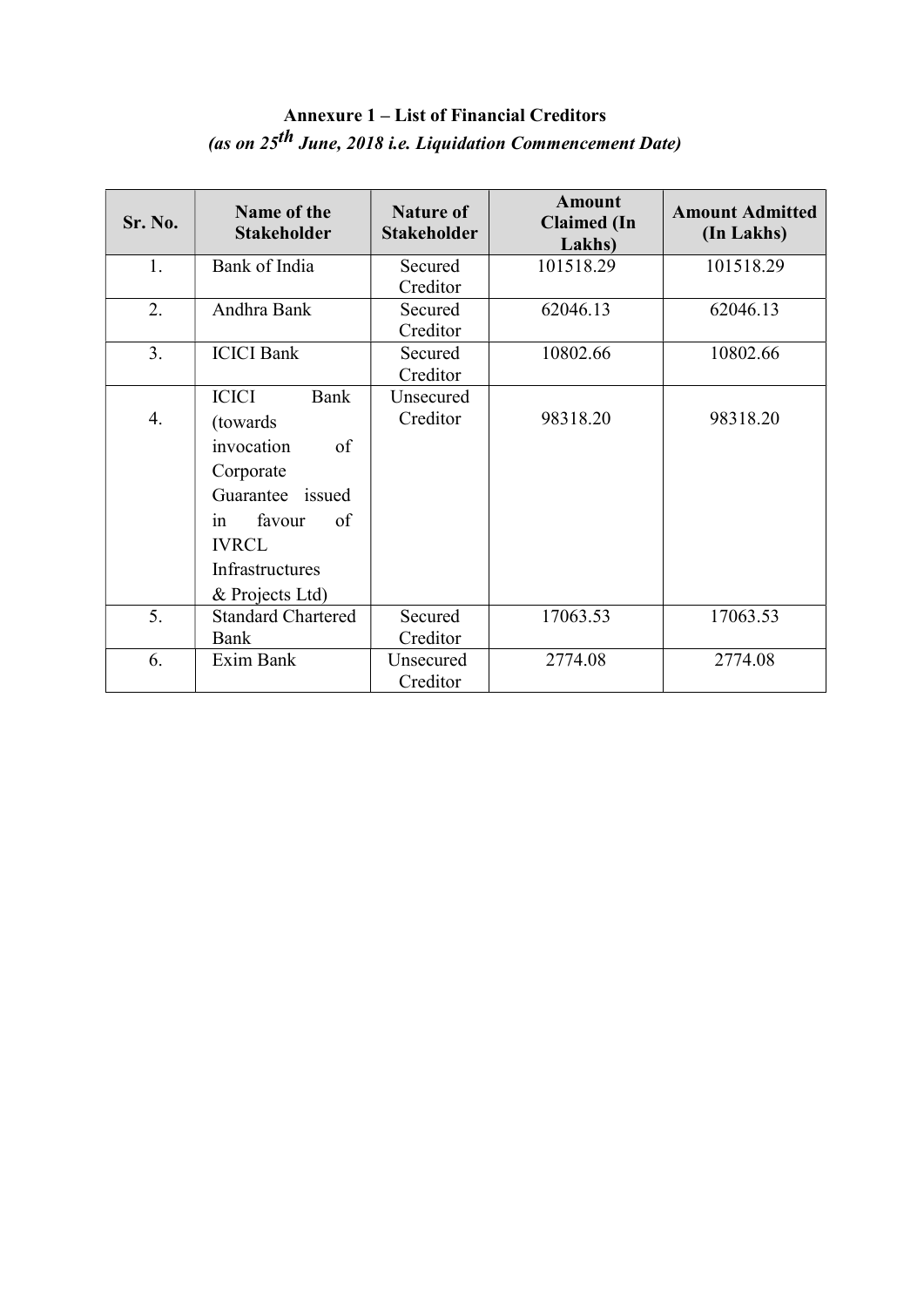## Annexure 2 – List of Operational Creditors (other than Workmen and Employees) (as on 25th June, 2018 i.e. Liquidation Commencement Date)

| Sr. No. | <b>Name of the Stakeholder</b>                | <b>Nature of</b><br><b>Stakeholder</b> | <b>Amount</b><br><b>Claimed</b><br>(in Lakhs) | <b>Amount</b><br><b>Admitted</b><br>(in Lakhs) |  |
|---------|-----------------------------------------------|----------------------------------------|-----------------------------------------------|------------------------------------------------|--|
|         | Vinfab Engineers India Private                | Unsecured                              |                                               |                                                |  |
| 1.      | Limited                                       | Creditor                               | 13.57                                         | 13.57                                          |  |
|         |                                               | Unsecured                              | 340.65                                        |                                                |  |
| 2.      | Lebracs Rubber Lining Pvt Ltd                 | Creditor                               |                                               | 340.65                                         |  |
| 3.      |                                               | Unsecured                              | 63.92                                         | 63.92                                          |  |
|         | <b>TCI</b> Freight                            | Creditor                               |                                               |                                                |  |
| 4.      |                                               | Unsecured                              | 29                                            | 29                                             |  |
|         | Gauri Engineering Consultants                 | Creditor                               |                                               |                                                |  |
| 5.      |                                               | Unsecured                              | 58.01                                         | 58.01                                          |  |
|         | CORE Energy systems Pvt Ltd                   | Creditor                               |                                               |                                                |  |
| 6.      |                                               | Unsecured                              | 61.07                                         | 61.07                                          |  |
|         | Somani Ispat Private Limited                  | Creditor                               |                                               |                                                |  |
| 7.      |                                               | Unsecured                              | 45                                            | 45                                             |  |
|         | Singh and Brothers                            | Creditor                               |                                               |                                                |  |
| 8.      |                                               | Unsecured                              | 5.45                                          | 5.45                                           |  |
|         | Om Enterprises                                | Creditor                               |                                               |                                                |  |
| 9.      |                                               | Unsecured                              | 123.5                                         | 123.5                                          |  |
|         | New Engineering Works                         | Creditor                               |                                               |                                                |  |
| 10.     |                                               | Unsecured                              | 9.84                                          | 9.84                                           |  |
|         | Om Muruga Enterprises                         | Creditor                               |                                               |                                                |  |
| 11.     | Aqua Matrix System Private                    | Unsecured                              | 2.88                                          | 2.88                                           |  |
|         | Limited                                       | Creditor                               |                                               |                                                |  |
| 12      | Vinayaga Engineering                          | Unsecured                              | 37.93                                         | 37.93                                          |  |
|         | Enterprises                                   | Creditor                               |                                               |                                                |  |
| 13.     |                                               | Unsecured                              | 2.53                                          | 2.53                                           |  |
|         | R M Engineering                               | Creditor                               |                                               |                                                |  |
| 14.     | Bhavani Industrial Engineering                | Unsecured                              | 108.46                                        | 108.46                                         |  |
|         | Services                                      | Creditor                               |                                               |                                                |  |
| 15.     | Kakati Karshak Industries<br>Private Limited  | Unsecured<br>Creditor                  | 22.55                                         | 20.17                                          |  |
| 16.     | VRC Construction (India)<br>Private Limited   | Unsecured<br>Creditor                  | 2396.11                                       | 2396.11                                        |  |
|         |                                               |                                        |                                               |                                                |  |
| 17.     | Hilti India Private Limited                   | Unsecured<br>Creditor                  | 7.81                                          | 7.81                                           |  |
|         |                                               |                                        |                                               |                                                |  |
| 18.     | Era Infra Engineering Limited                 | Unsecured<br>Creditor                  | 13.6                                          | 13.6                                           |  |
|         |                                               |                                        |                                               |                                                |  |
| 19.     | Diamond Flanges & Fittings<br>Private limited | Unsecured<br>Creditor                  | 4.95                                          | 4.95                                           |  |
|         |                                               |                                        |                                               |                                                |  |
| 20.     | Metal Udyog (India)                           | Unsecured<br>Creditor                  | 49.78                                         | 49.78                                          |  |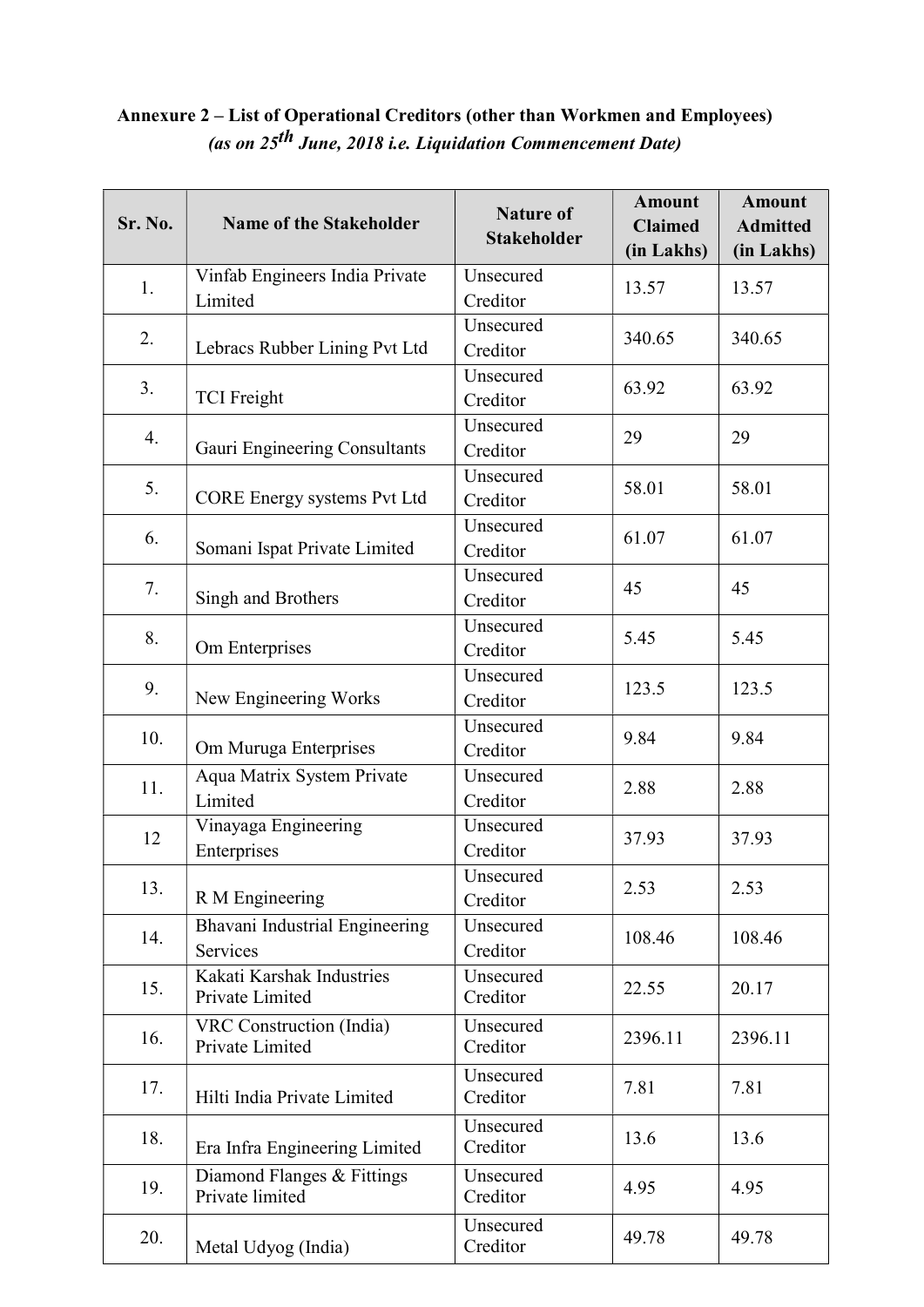| 21. | Union Roadways Limited                                                                  | Unsecured<br>Creditor | 332.54  | 332.54  |
|-----|-----------------------------------------------------------------------------------------|-----------------------|---------|---------|
| 22. | <b>Crescent Roadways Private</b><br>Limited                                             | Unsecured<br>Creditor | 100.35  | 100.35  |
| 23. | <b>ANS</b> Consructions                                                                 | Unsecured<br>Creditor | 496.25  | 455.75  |
| 24. | <b>Munot Industries</b>                                                                 | Unsecured<br>Creditor | 25.04   | 25.04   |
| 25. | Krushna Kuldip                                                                          | Unsecured<br>Creditor | 38.33   | 38.33   |
| 26. | M/s. DMSon's Metal Pvt Ltd                                                              | Unsecured<br>Creditor | 28.34   | 14.33   |
| 27. | T N Construction (T N Dubey)                                                            | Unsecured<br>Creditor | 104.13  | 54.56   |
| 28. | Innova Corporate (India)                                                                | Unsecured<br>Creditor | 57.71   | 56.16   |
| 29. | Prithvi Energy Corporation                                                              | Unsecured<br>Creditor | 29.5    | 29.5    |
| 30. | <b>Chaudhary Engineering Works</b>                                                      | Unsecured<br>Creditor | 45.56   | 45.56   |
| 31. | <b>Ketan Decorations</b>                                                                | Unsecured<br>Creditor | 1.62    | 1.62    |
| 32. | Welspun Enterprises ltd                                                                 | Unsecured<br>Creditor | 926.8   | 926.8   |
| 33  | Assistant Commissioner of<br>Commercial Taxes, enforcement-<br>2, Central Zone, Bellary | Unsecured<br>Creditor | 1012.49 | 1012.49 |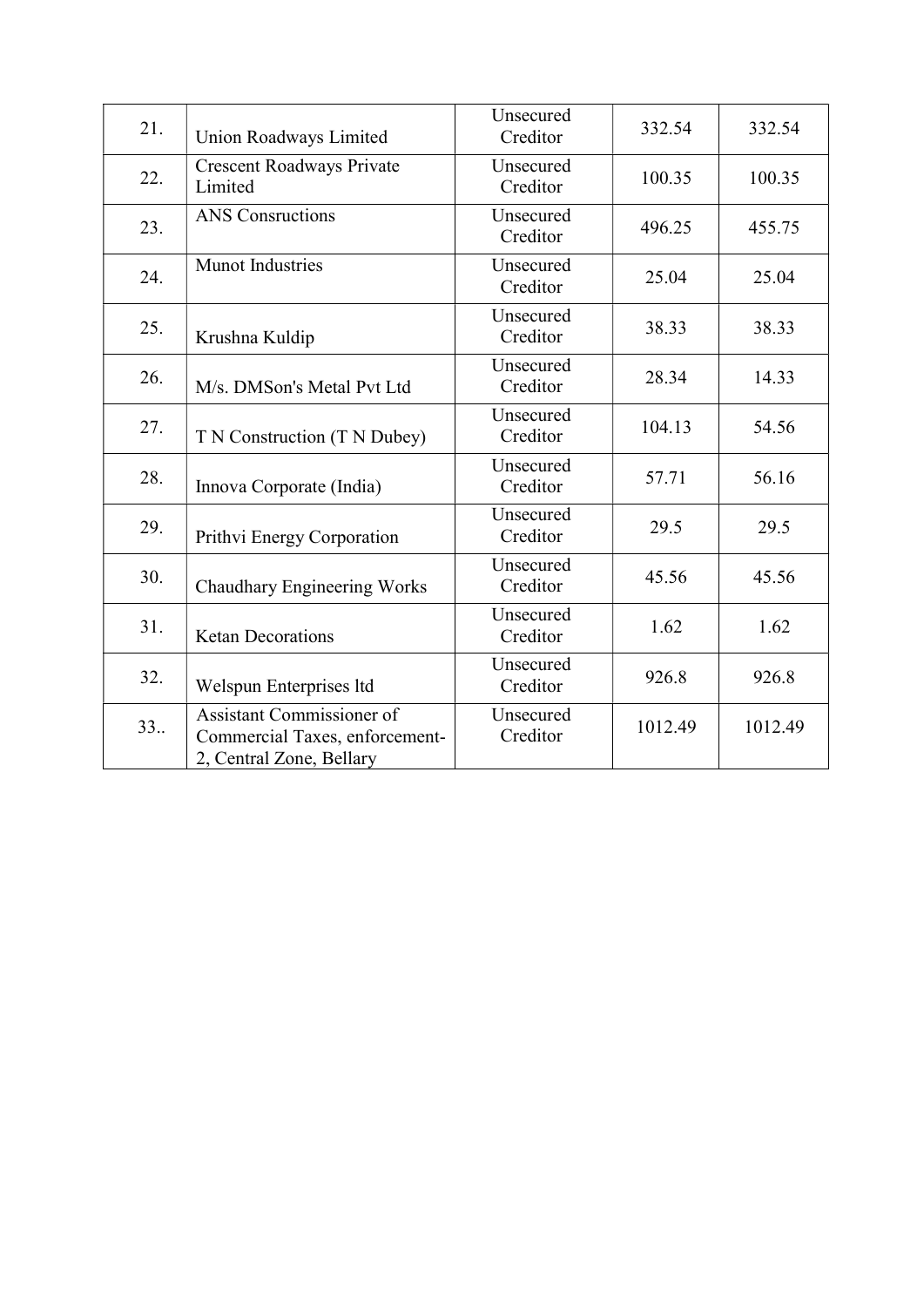| SR. NO         | <b>EMP. NO</b> | <b>NAME</b>            | <b>GRAND TOTAL</b> |
|----------------|----------------|------------------------|--------------------|
| $\mathbf{1}$   | 1              | <b>SEKARAN S C</b>     | 15491884           |
| $\overline{2}$ | $\overline{2}$ | Sunil Reddy            | 14109409           |
| 3              | 18             | Naina M Konnur         | 605478             |
| $\overline{4}$ | 21             | K G Mhatre             | 161915             |
| 5              | 33             | <b>BHUSHAN AHIRE</b>   | 377815             |
| 6              | 118            | A P Athaide            | 249012             |
| $\tau$         | 147            | V R Oza                | 488009             |
| 8              | 153            | <b>S BALLANI</b>       | 123072             |
| 9              | 161            | P D NATHANI            | 3625825            |
| 10             | 250            | <b>SAHANI M G</b>      | 9212286            |
| 11             | 373            | C Manjunatha           | 955900             |
| 12             | 378            | <b>DESAIPK</b>         | 1840127            |
| 13             | 386            | <b>SHETTY RATNAKAR</b> | 5055494            |
| 14             | 390            | <b>KELKARHM</b>        | 3552209            |
| 15             | 405            | <b>MISHRAPK</b>        | 10519768           |
| 16             | 415            | <b>MURALIDHAR P</b>    | 265302             |
| 17             | 422            | P M Sanil              | 231042             |
| 18             | 424            | V Nandakumar           | 866400             |
| 19             | 435            | K Chandramouli         | 412018             |
| 20             | 487            | YADAV K S              | 5901834            |
| 21             | 490            | <b>MITRA AD</b>        | 4904596            |
| 22             | 519            | P A Dhuri              | 70611              |
| 23             | 523            | V P Mulkutkar          | 347338             |
| 24             | 528            | P D'costa              | 9387               |
| 25             | 537            | POOJARY PM             | 1539621            |
| 26             | 562            | M Y Muranjan           | 328460             |
| 27             | 621            | S S Das                | 34543              |
| 28             | 656            | A E Vaidya             | 97658              |
| 29             | 673            | <b>B</b> G Tondwalkar  | 166355             |
| 30             | 688            | <b>GADKARISS</b>       | 2624517            |
| 31             | 689            | R M Inturi             | 101070             |
| 32             | 692            | <b>SHETTY MG</b>       | 3649622            |
| 33             | 696            | <b>RODRIGUES A</b>     | 1192800            |
| 34             | 698            | J Vaz                  | 505522             |
| 35             | 699            | ELIZABETH PEREIRA      | 3832004            |
| 36             | 701            | <b>DIAS A</b>          | 1879660            |
| 37             | 710            | <b>KOTIAN V</b>        | 1685573            |

# Annexure 3 – List of claims by Operational Creditors (Workmen & Employees) (as on 25th June, 2018 i.e. Liquidation Commencement Date)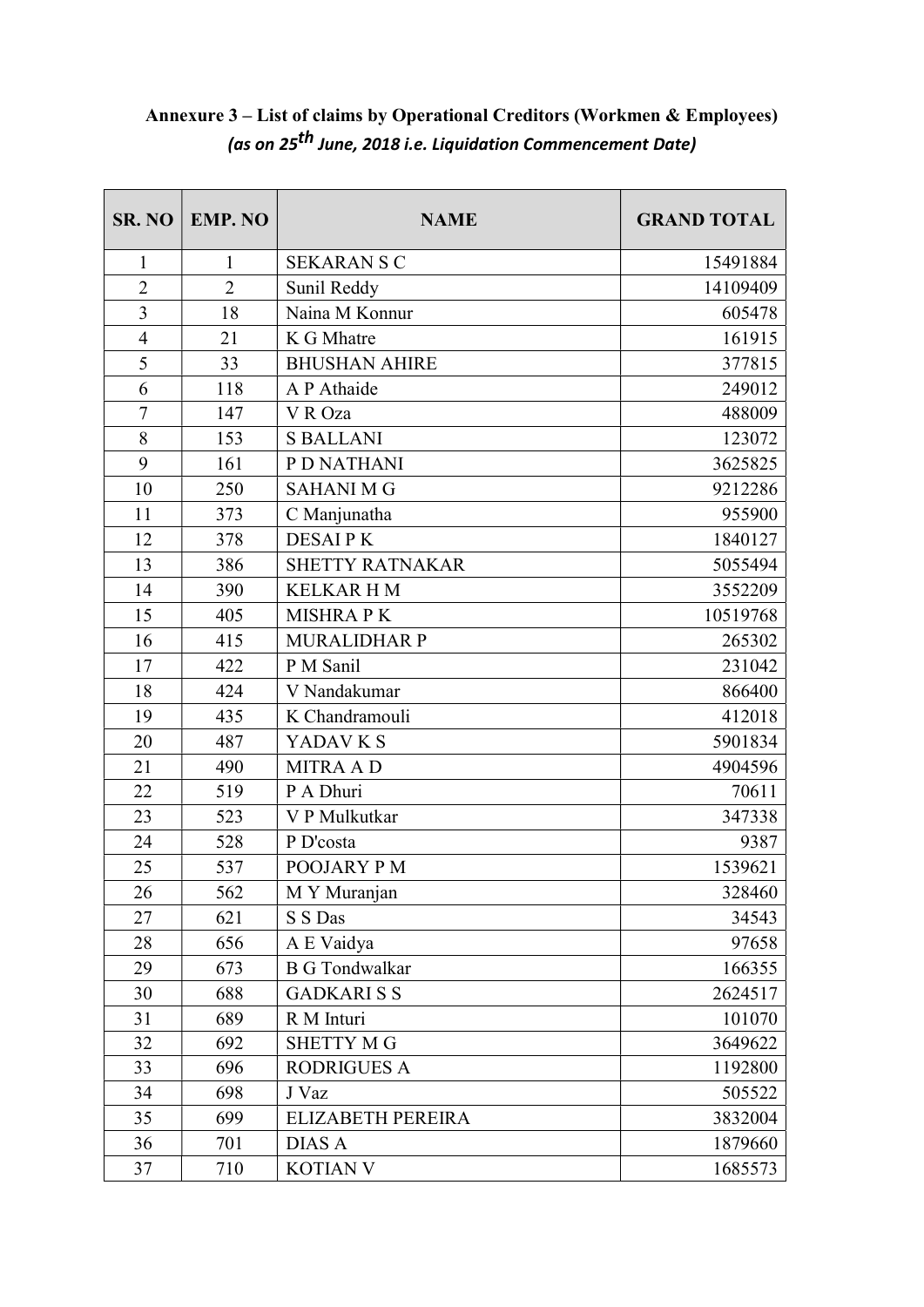| 38 | 711  | F B Singh                | 98713   |
|----|------|--------------------------|---------|
| 39 | 714  | <b>HUSSAIN G</b>         | 1001129 |
| 40 | 715  | <b>JAYPRAKASH BABU M</b> | 868360  |
| 41 | 717  | <b>PINTO U</b>           | 1966934 |
| 42 | 719  | V P Tamore               | 176686  |
| 43 | 723  | <b>KUNDER PN</b>         | 2090264 |
| 44 | 727  | PARAB P P                | 3029429 |
| 45 | 732  | <b>BHAGAT V B</b>        | 4773530 |
| 46 | 734  | <b>MALEKARKP</b>         | 1273471 |
| 47 | 736  | <b>ANTHONY VINCENT</b>   | 4072576 |
| 48 | 738  | <b>SHETTY SUNDER</b>     | 1607344 |
| 49 | 844  | D R Char                 | 489003  |
| 50 | 851  | N K Varadarajan          | 379925  |
| 51 | 852  | Ajay S. Khanvilkar       | 384780  |
| 52 | 858  | <b>VK AGRAWAL</b>        | 106502  |
| 53 | 885  | THAKKER JAYANTI          | 1924650 |
| 54 | 900  | Jatin Kini               | 254773  |
| 55 | 904  | <b>SHAIKH AZAD</b>       | 36169   |
| 56 | 906  | <b>SUBRAMANIAM K</b>     | 42954   |
| 57 | 912  | MUTHUKARUPPAN A          | 2054813 |
| 58 | 923  | R Anad Kumar             | 79374   |
| 59 | 926  | <b>ANANDAN D</b>         | 200775  |
| 60 | 933  | K Sakthivel              | 883084  |
| 61 | 940  | <b>JAYALAKSHMITS</b>     | 972686  |
| 62 | 956  | A ANANTHAKRISHNAN        | 1738964 |
| 63 | 971  | <b>S DURAIRAJAN</b>      | 36740   |
| 64 | 974  | P R ANISH                | 1468    |
| 65 | 985  | J J Augustus             | 370051  |
| 66 | 988  | <b>PALANIVEL R</b>       | 38807   |
| 67 | 1018 | TIKARE MK                | 2986580 |
| 68 | 1025 | <b>KAPADIA CH</b>        | 1908414 |
| 69 | 1026 | <b>SANIL HJ</b>          | 3414871 |
| 70 | 1027 | S S Shetty               | 1415416 |
| 71 | 1036 | <b>HEGDE B G</b>         | 2686946 |
| 72 | 1048 | P G Kothavale            | 47062   |
| 73 | 1052 | <b>ROKADE D V</b>        | 2974101 |
| 74 | 1053 | <b>SONAR UP</b>          | 1809087 |
| 75 | 1054 | M R Morye                | 234867  |
| 76 | 2034 | Anup A Phatak            | 92862   |
| 77 | 2045 | Gujar S D                | 188260  |
| 78 | 2053 | Sushant A Kuvalekar      | 61870   |
| 79 | 2054 | G K Dave                 | 567116  |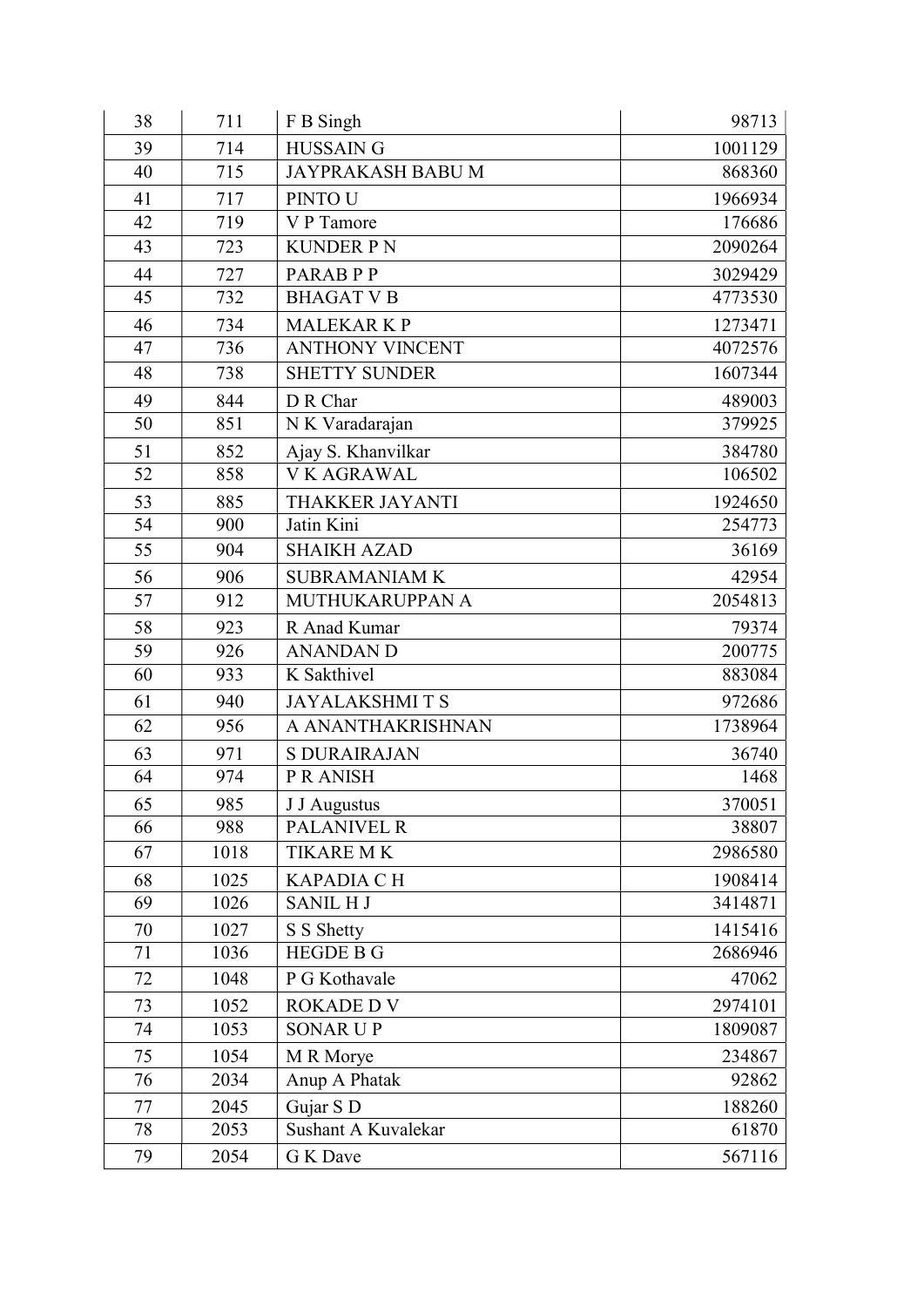| 80  | 2056 | <b>SHAILESH L HARCHEKAR</b> | 2693839 |
|-----|------|-----------------------------|---------|
| 81  | 2061 | Bhupendra Sankhe            | 232593  |
| 82  | 2066 | Swapnil A Pimple            | 129791  |
| 83  | 2074 | Dr Nivedita Panda           | 157599  |
| 84  | 2083 | P M Shah                    | 564047  |
| 85  | 2095 | <b>KATKAR R M</b>           | 71614   |
| 86  | 2097 | <b>TAMORE MAHESH</b>        | 1760553 |
| 87  | 2115 | <b>MOHANTY SU</b>           | 2012304 |
| 88  | 2141 | <b>DSOUZA SABRINA M</b>     | 1754644 |
| 89  | 2207 | <b>GHOSH UTPAL</b>          | 91641   |
| 90  | 2210 | <b>BHALERAO RITESH A</b>    | 20558   |
| 91  | 2215 | <b>S C DALVI</b>            | 149516  |
| 92  | 2222 | <b>SUTAR PRASAD R</b>       | 190821  |
| 93  | 2223 | <b>SIRSATH BHASKAR R</b>    | 2059348 |
| 94  | 2248 | <b>SHARMA MADHU DAS</b>     | 12175   |
| 95  | 2274 | R S Bandiwadekar            | 281595  |
| 96  | 2279 | SATYANARAYANA D V           | 128863  |
| 97  | 2281 | <b>JETHMALANI MOHINI S</b>  | 2942261 |
| 98  | 2291 | Pradhuman Chaudhary         | 99749   |
| 99  | 2293 | N R MOHANTY                 | 29436   |
| 100 | 2300 | N M CHAUDHARY               | 54      |
| 101 | 2306 | <b>RAJESH KRISHNAN R</b>    | 19577   |
| 102 | 2309 | <b>SHEKHAR P GOVEKAR</b>    | 714076  |
| 103 | 2312 | NAYAK SUSANTA C             | 1633208 |
| 104 | 2314 | Rajesh N Shetty             | 380253  |
| 105 | 2321 | Amit Dutta                  | 144638  |
| 106 | 2331 | Amol A Kakade               | 124017  |
| 107 | 2340 | <b>UPADHYAY RAJIV R</b>     | 6102    |
| 108 | 2350 | <b>MATHUR S K</b>           | 2613361 |
| 109 | 2354 | <b>DASGUPTA BIKRAM</b>      | 585938  |
| 110 | 2355 | Goutam Basu                 | 1503726 |
| 111 | 2358 | <b>SHIVANAND MARADI</b>     | 3654    |
| 112 | 2361 | <b>RAJU G GUPTA</b>         | 2080683 |
| 113 | 2368 | Nimesh P. Patel             | 229212  |
| 114 | 2372 | <b>RAO JEEVAN KUMAR</b>     | 2219622 |
| 115 | 2376 | <b>SACHIN V INDULKAR</b>    | 780242  |
| 116 | 2377 | Hemant T Kapadia            | 791877  |
| 117 | 2385 | Calvin Rozario              | 78507   |
| 118 | 2387 | A PALANINATHAN              | 1900461 |
| 119 | 2390 | S Jawahar                   | 311043  |
| 120 | 2393 | T C Raghu                   | 287415  |
| 121 | 2399 | PRAFUL DAMBAL               | 11843   |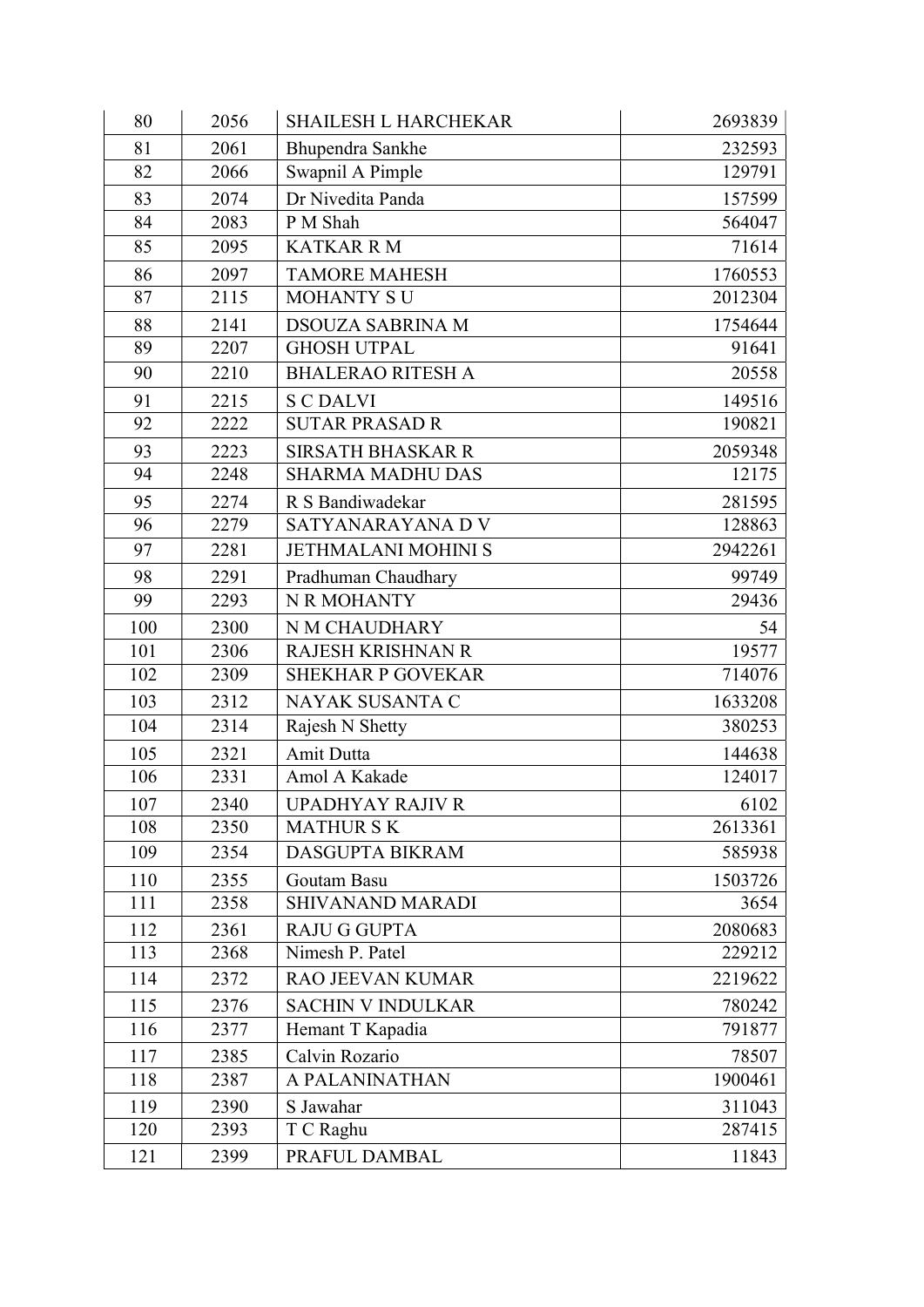| 122 | 2400 | Krishnadas Vasudevan       | 96818   |
|-----|------|----------------------------|---------|
| 123 | 2403 | <b>MARUTI A BAJBALKAR</b>  | 995227  |
| 124 | 2407 | A B DAMBARE                | 868900  |
| 125 | 2410 | Sunoj Kovatte              | 133069  |
| 126 | 2412 | NIVRUTTI H PATIL           | 754830  |
|     |      | MUKESH CHANDRA             |         |
| 127 | 2413 | <b>KULSHRESHTHA</b>        | 29887   |
| 128 | 2414 | <b>CAKHANDHAR</b>          | 1725    |
| 129 | 2416 | Subhash N Gundu            | 192752  |
| 130 | 2417 | C D SOLANKI                | 9094    |
| 131 | 2418 | <b>SHALLINI AGRAWAL</b>    | 1319610 |
| 132 | 2420 | T N Singh                  | 66145   |
| 133 | 2427 | <b>JOHN BRITTO PRAKASH</b> | 3587476 |
| 134 | 2433 | Deepak Kumar Sahu          | 250559  |
| 135 | 2436 | Utpal Pramanik             | 373766  |
| 136 | 2452 | KOKILA S SHETTIGAR         | 1096625 |
| 137 | 2456 | Mohan R Patil              | 107870  |
| 138 | 2458 | Moinoddin A. Trunkwale     | 341855  |
| 139 | 2469 | MUNDHEKAR SURESH C         | 2643306 |
| 140 | 2475 | SANDEEP A KULKARNI         | 17912   |
| 141 | 2476 | <b>AK GUPTA</b>            | 1749542 |
|     |      | MUBEEN NOOR MOHAMMED       |         |
| 142 | 2479 | <b>FODKAR</b>              | 1134119 |
| 143 | 2484 | <b>MILAN SATPATI</b>       | 1815681 |
| 144 | 2486 | PRAKASH F SONEKAR          | 2117343 |
| 145 | 2493 | Monindra Nath Maity        | 707745  |
| 146 | 2496 | Tarak Nath Dey             | 65092   |
| 147 | 2497 | Maharana Kundan            | 137838  |
| 148 | 2498 | <b>ABHISHEK PUROHIT</b>    | 1004778 |
| 149 | 2503 | Shakuna Udupa              | 118406  |
| 150 | 2505 | Manisha Yadav              | 362281  |
| 151 | 2510 | Pravin R Bandivadekar      | 35370   |
| 152 | 2511 | Deepak Gaikwad             | 912772  |
| 153 | 2512 | Lokesh Mishra              | 266935  |
| 154 | 2513 | Jaideep Parekh             | 324373  |
| 155 | 2516 | J R Kamat                  | 459617  |
| 156 | 2518 | <b>RUPAM PAHARI</b>        | 642765  |
| 157 | 2519 | SANJAY K KALE              | 1398701 |
| 158 | 2529 | K D Thakur                 | 1079945 |
| 159 | 2533 | <b>SAVIO DSOUZA</b>        | 849043  |
| 160 | 2535 | <b>DESAI CHETAN J</b>      | 611137  |
| 161 | 2538 | <b>SANDIP PANDE</b>        | 14542   |
| 162 | 2539 | <b>Shankar Gopne</b>       | 78465   |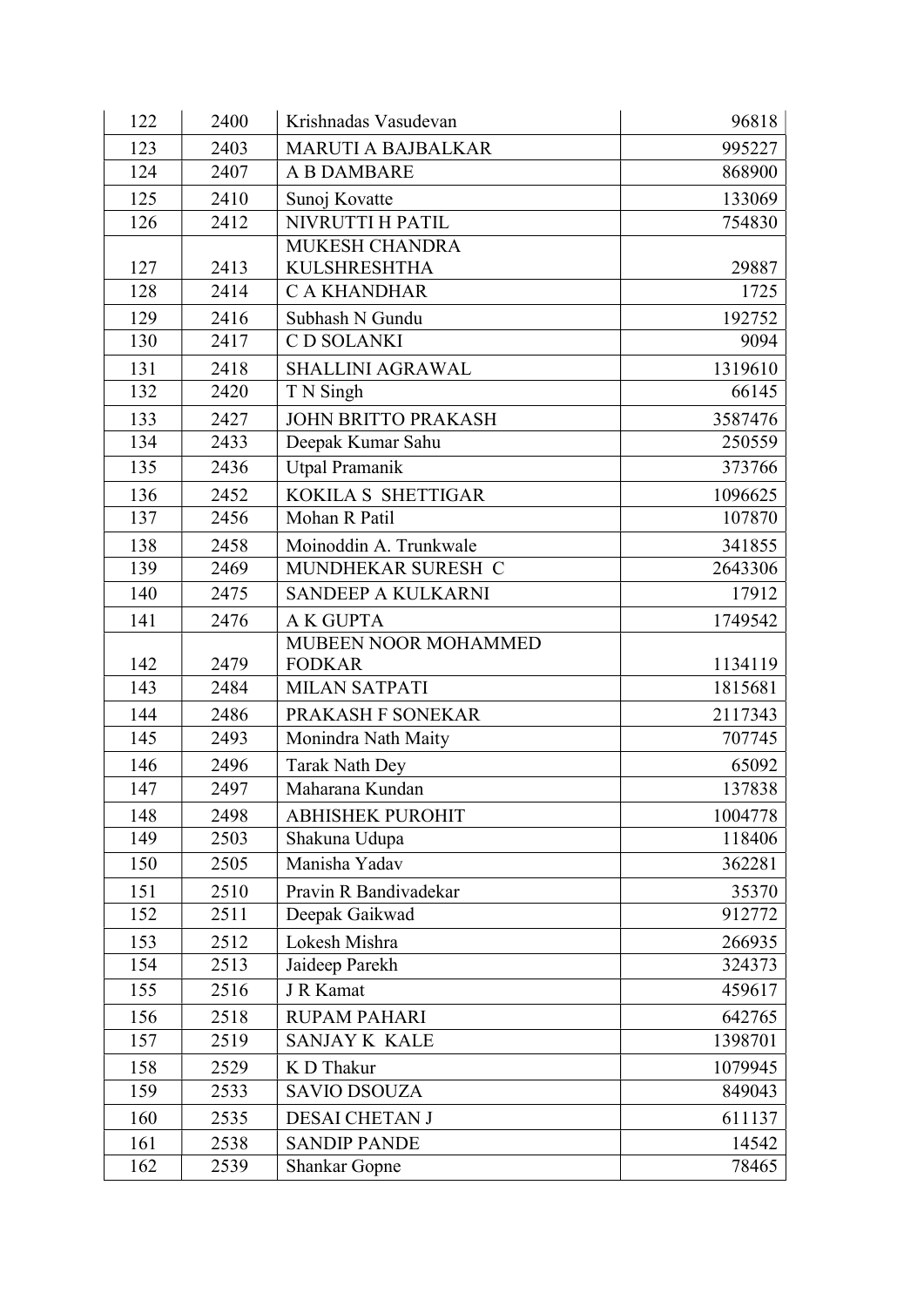| 163        | 2540         | <b>HEMANTA KUMAR NATH</b>             | 158302            |
|------------|--------------|---------------------------------------|-------------------|
| 164        | 2541         | Pradeep Kumar Dutta                   | 159787            |
| 165        | 2543         | M. GOPAL                              | 23622             |
| 166        | 2544         | Mahesh Sawardekar                     | 169246            |
| 167        | 2549         | Amit Chakravorthy                     | 337462            |
| 168        | 2550         | Gopal Chell                           | 151604            |
| 169        | 2553         | Suchit Vishwasrao                     | 122509            |
| 170        | 2555         | Rajkumar Keswani                      | 232355            |
| 171        | 2558         | <b>BALVANT SHRIRAM JAVDEKAR</b>       | 2571431           |
| 172        | 2562         | P V RAMA RAO                          | 3574226           |
| 173        | 2567         | Sanjay Karnekar                       | 692977            |
| 174        | 2570         | Maruti Manjrekar                      | 423244            |
| 175        | 2580         | Vinod Bapat                           | 254679            |
| 176        | 2581         | NATASHA S DARUWALLA                   | 790528            |
| 177        | 2582         | Iranna S. Kokatnur                    | 103291            |
| 178        | 2587         | <b>SUDHA SINGH</b>                    | 9802              |
| 179        | 2588         | Rajesh Kumar Singh                    | 180038            |
| 180        | 2590         | K SREEKANT REDDY                      | 48099             |
| 181        | 2596         | Manish Bijwe                          | 25889             |
| 182        | 2599         | Sashibhushan Nayak                    | 86075             |
| 183        | 2601         | Vivek Patil                           | 71895             |
|            |              | PARESHKUMAR BHAGUBHAI                 |                   |
| 184        | 2608         | <b>MISTRY</b>                         | 894336            |
| 185        | 2610         | Manish A Surve                        | 101748            |
| 186        | 2611         | <b>ABHINAV SAXENA</b>                 | 10067             |
| 187        | 2613         | MAYURESH V. JAVALKAR                  | 21826             |
| 188        | 2614         | <b>SUDHIR MISHRA</b>                  | 252679            |
| 189        | 2615         | Sujit C Talkar                        | 51359             |
| 190        | 2616         | <b>VISHAL PAWAR</b>                   | 7857              |
|            |              | <b>JITENDRA CHANDRAKANT</b>           |                   |
| 191        | 2618         | WALAVALKAR                            | 3166964           |
| 192<br>193 | 2622<br>2625 | U B Rao<br>Deven Shah                 | 643288<br>216175  |
|            |              |                                       |                   |
| 194<br>195 | 2628<br>2656 | Roy John<br>K S Arvind                | 1085990<br>179963 |
| 196        | 2658         | Kamal Kishore Dutta                   | 129068            |
|            |              |                                       |                   |
| 197<br>198 | 2671<br>2674 | <b>TUSHAR S MALI</b>                  | 599102<br>129020  |
|            |              | Rajesh Chalke                         |                   |
| 199        | 2675         | ARUN KUMAR SAHOO<br>Prakash Chaudhari | 1074649           |
| 200        | 2690         |                                       | 47620             |
| 201        | 2700         | S Srinivasa Rao                       | 440896            |
| 202        | 2701         | PALLAVI MOKAL                         | 13253             |
| 203        | 2709         | <b>Ashok Patel</b>                    | 58064             |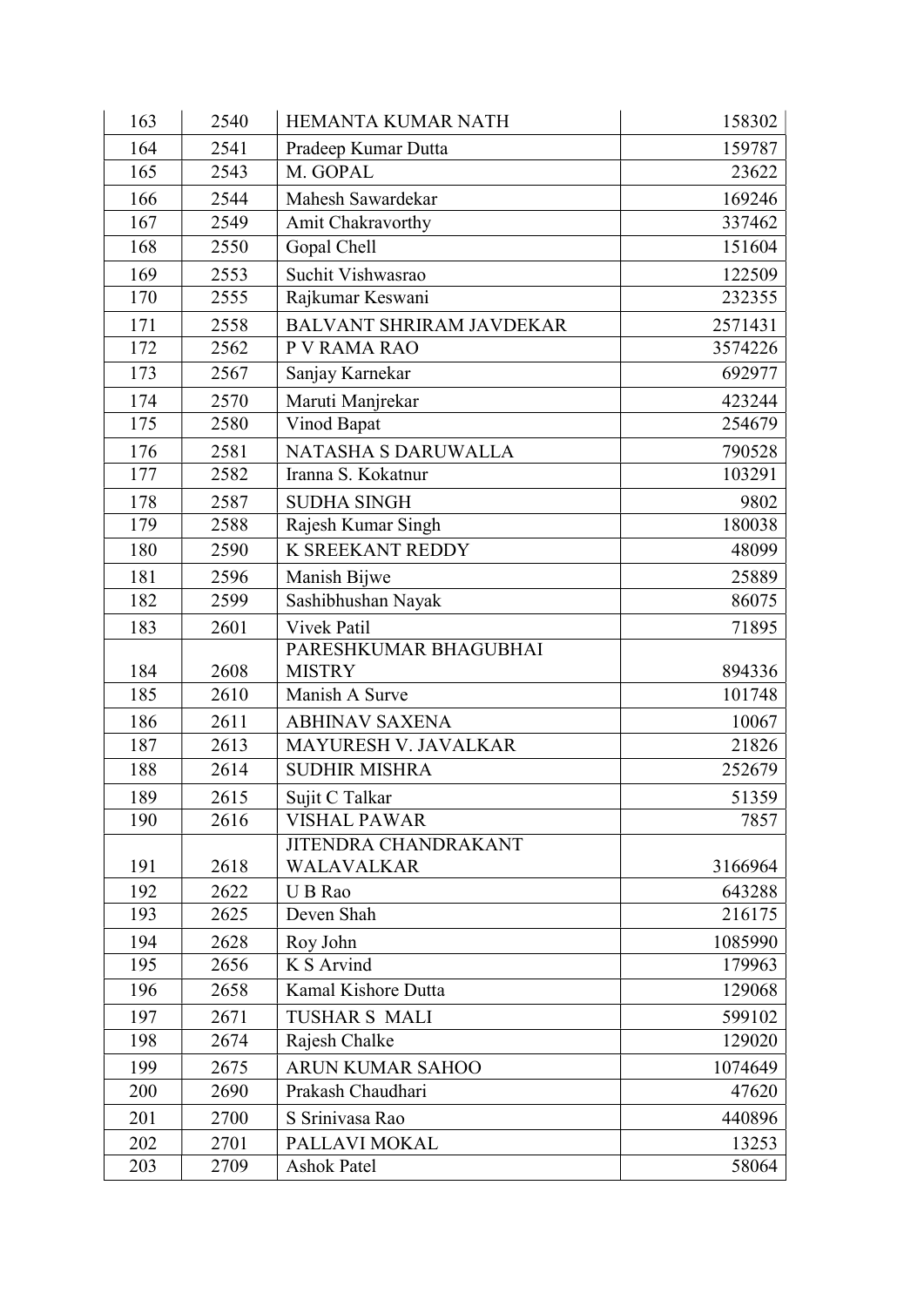| 204 | 2711 | Joby John                      | 552286  |
|-----|------|--------------------------------|---------|
| 205 | 2718 | SANJAY ANIL JANGAM             | 380561  |
| 206 | 2721 | Dipelesh Kumar Singh           | 18338   |
| 207 | 2727 | Prathamesh P Dhumal            | 83988   |
| 208 | 2730 | Abhaykumar Mohapatra           | 304333  |
| 209 | 2740 | <b>BRAJENDRA NATH SINGH</b>    | 10070   |
| 210 | 2744 | Prabhod Tripathy               | 757747  |
| 211 | 2745 | Ram Kumar                      | 42335   |
| 212 | 2747 | <b>BIPINKUMAR R YADAV</b>      | 2290646 |
| 213 | 2753 | Surajit Das                    | 297239  |
| 214 | 2755 | RAJADESINGH C.                 | 32997   |
| 215 | 2762 | E V Ratnabalan                 | 79791   |
| 216 | 2765 | SITARAM ANTU NADANKAR          | 302901  |
| 217 | 2766 | Dharmendra Kumar               | 121389  |
| 218 | 2767 | DWARAKANATH S JAMSANDEKAR      | 161198  |
| 219 | 2768 | Jagannath Masye                | 112067  |
| 220 | 2770 | Keshav Davera                  | 18683   |
| 221 | 2771 | <b>SANJAY EKILWALE</b>         | 271307  |
|     |      | MANOHARSINGH AJITSINGH         |         |
| 222 | 2772 | <b>HOONJAN</b>                 | 313811  |
| 223 | 2773 | SUNIL PUNDLIK DHURI            | 250460  |
| 224 | 2774 | <b>BALKRISHNA VISHNU PAWAR</b> | 554072  |
| 225 | 2779 | <b>Prashant Deshpande</b>      | 121856  |
| 226 | 2785 | Dharm Pal Singh                | 282993  |
| 227 | 2787 | D Pavadaisamy                  | 121026  |
| 228 | 2788 | <b>ANAND SUNDARAJAN</b>        | 1814477 |
| 229 | 2791 | Anil G Rane                    | 56318   |
| 230 | 2792 | <b>V RENGARASU</b>             | 1959746 |
| 231 | 2796 | Sumit Sarkar                   | 484628  |
| 232 | 2798 | ANUJ KUMAR VASISTH             | 1567219 |
| 233 | 2800 | M Ravishankar                  | 88700   |
| 234 | 2804 | G Venkata Ramana               | 159645  |
| 235 | 2806 | <b>AMIR BAIG</b>               | 1024846 |
| 236 | 2812 | Ajit Halankar                  | 20590   |
| 237 | 2819 | <b>BASAVARAJ C MADIWAL</b>     | 291121  |
| 238 | 2820 | <b>VIJAY KUMAR HARI SAHU</b>   | 88219   |
| 239 | 2822 | Satish Kumar Gourineni         | 40105   |
| 240 | 2824 | RAJENDRA MATRU PAL             | 3028395 |
| 241 | 2825 | ANOOP M.B.                     | 37383   |
| 242 | 2832 | P Venkateswara Rao             | 2306882 |
| 243 | 2836 | YOGENDRANATH CHATURVEDI        | 545045  |
| 244 | 2838 | <b>VINOD DAVID GEORGE</b>      | 11414   |
| 245 | 2840 | Yogesh Chavan                  | 78110   |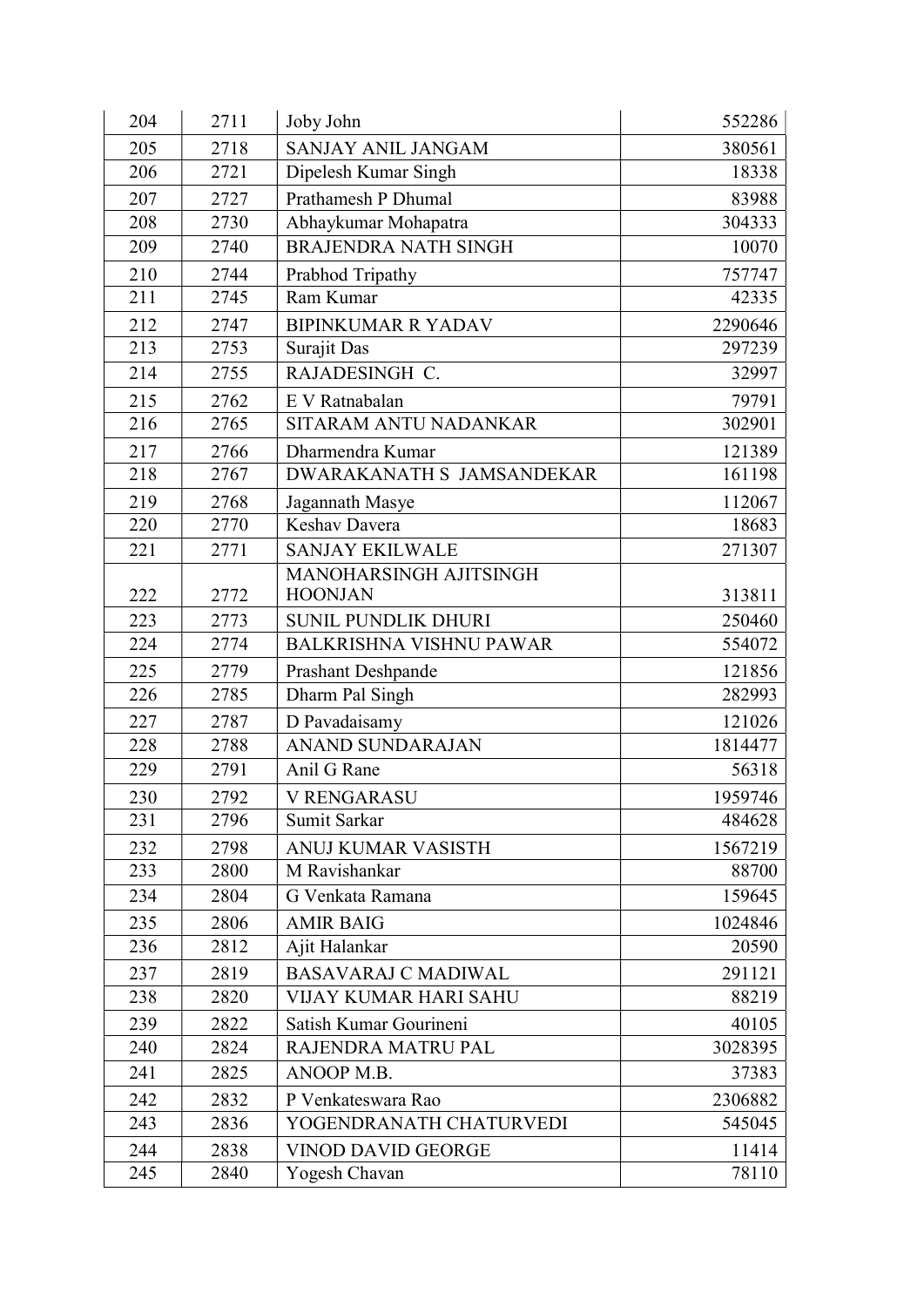| 246 | 2845 | A. AYYAPPAN              | 29565   |
|-----|------|--------------------------|---------|
| 247 | 2846 | Vaibhav V Chavan         | 44671   |
| 248 | 2850 | Amol G Kamble            | 48365   |
| 249 | 2853 | PUSHPAK M CHAUDHARY      | 5747    |
| 250 | 2855 | Anjan Kumar Chaudhary    | 527030  |
| 251 | 2861 | <b>T GUNASEKARAN</b>     | 904354  |
| 252 | 2867 | SUDHANGSU KUMAR SINGHA   | 289951  |
| 253 | 2868 | <b>SUDARSHAN NASKAR</b>  | 278511  |
| 254 | 2870 | Sudhir Kumar Mahapatra   | 127617  |
| 255 | 2876 | NEHA CHANDRASHEKHAR KATE | 640207  |
| 256 | 2884 | <b>Hitesh Patel</b>      | 208544  |
| 257 | 2893 | LALCHANDRA M YADAV       | 372240  |
| 258 | 2898 | ANDHUR VIJAYKUMAR NAIR   | 1082014 |
| 259 | 2903 | Vaibhav Sumant           | 75753   |
| 260 | 2905 | Sankar <sub>M</sub>      | 133623  |
| 261 | 2909 | Premkumar S.             | 7501    |
| 262 | 2910 | Deepti Dubey             | 122539  |
| 263 | 2912 | <b>SALMAN ZAHIR</b>      | 30553   |
| 264 | 2914 | <b>RAJU P JOSE</b>       | 464555  |
| 265 | 2915 | Ashish Deshpande         | 54841   |
| 266 | 2924 | Deepa Iyer               | 37063   |
| 267 | 2932 | V Easwaran               | 1440223 |
| 268 | 2951 | Shubhangi Kharde         | 60358   |
| 269 | 2957 | <b>TUSAR KANTA BAL</b>   | 177193  |
| 270 | 2960 | RAJESH SHRIDHAR MHATRE   | 448924  |
| 271 | 2962 | Bhaskar Srivastava       | 105744  |
| 272 | 2971 | Ranjit Kumar Nayak       | 115970  |
| 273 | 2973 | Arjun Prasad Keshari     | 98293   |
| 274 | 2974 | Chinmay Sahu             | 72460   |
| 275 | 2977 | D P Naidu                | 49656   |
| 276 | 2980 | PRAVIN H MAJALKAR        | 892446  |
| 277 | 2981 | Rajesh Kudumula          | 56255   |
| 278 | 2985 | Saurin Patel             | 202485  |
| 279 | 3000 | SOMNATH RANJIT NATH      | 1794950 |
| 280 | 3007 | Vivek Chaturvedi         | 141289  |
| 281 | 3015 | RAJEEV KUMAR SHARMA      | 33952   |
| 282 | 3016 | Vimal Sengar             | 62552   |
| 283 | 3019 | Mandar Toraskar          | 427213  |
| 284 | 3020 | Shubhra Desai            | 148738  |
| 285 | 3022 | Tejas Shah               | 103705  |
| 286 | 3024 | Veena Patil              | 286893  |
| 287 | 3032 | Suryakant Pakal          | 15980   |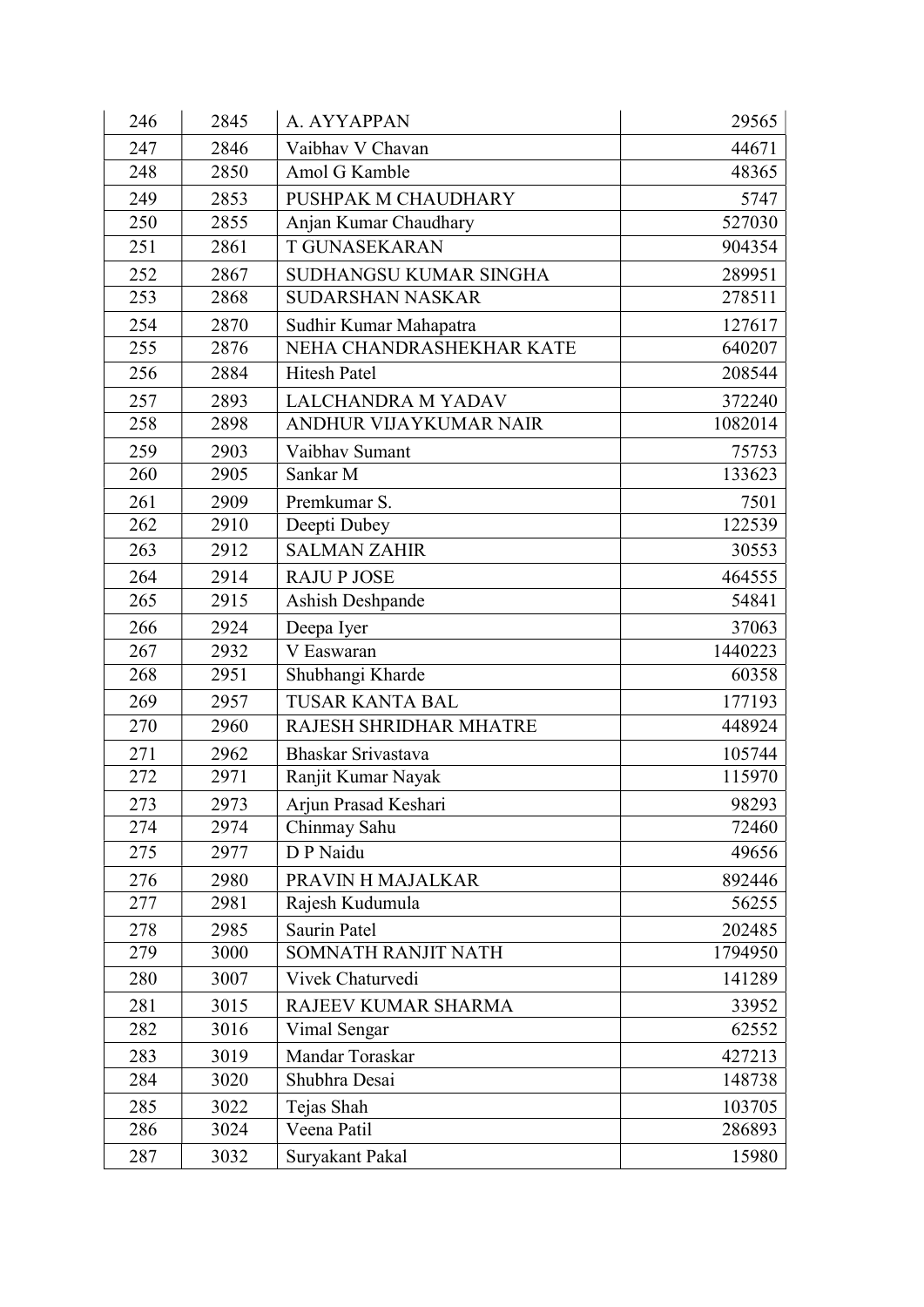| 288 | 3033 | Sandip Srivastava         | 498179  |
|-----|------|---------------------------|---------|
| 289 | 3038 | C Sivamani                | 452768  |
| 290 | 3041 | <b>Ashok Mittal</b>       | 65265   |
| 291 | 3045 | Nitesh Anil Satam         | 25014   |
| 292 | 3049 | Itrat Abbas Syed          | 173283  |
| 293 | 3051 | Bhavesh M Bhalala         | 18657   |
| 294 | 3052 | BHARAT SHIVNANDAN DIGHE   | 326523  |
| 295 | 3054 | P. BALASUBRAMANIAN        | 1007    |
| 296 | 3056 | Prasad Bhujbal            | 169234  |
| 297 | 3060 | Pandab Maharana           | 54729   |
| 298 | 3063 | Mahendra Bhaduria         | 73367   |
| 299 | 3069 | Anilkumar K Nair          | 35830   |
| 300 | 3080 | M Sabu                    | 81571   |
| 301 | 3084 | Shafeer Khan S            | 70958   |
| 302 | 3086 | M R Madhusudhan           | 67731   |
| 303 | 3092 | N Ariyaputhiran           | 780340  |
| 304 | 3093 | RAJESH KOTHANDARAMAN      | 44401   |
| 305 | 3099 | Ramana Reddy              | 403049  |
| 306 | 3112 | ANILKUMAR SUNASAGADA      | 437012  |
| 307 | 3113 | Sudhir Kumar Singh        | 33693   |
| 308 | 3114 | Arun Saxena               | 1552692 |
| 309 | 3115 | <b>ASHISH Y. TREHAN</b>   | 15844   |
| 310 | 3117 | Gauri A Pekam             | 25922   |
| 311 | 3121 | Deepak S Pawar            | 961763  |
| 312 | 3131 | S Isaac Neel Samuel       | 23485   |
| 313 | 3133 | PERIASAMY NALLAYAN        | 1455309 |
| 314 | 3138 | B Vava Syed Abuthahir     | 526210  |
| 315 | 3139 | <b>B</b> Boobalan         | 455806  |
| 316 | 3141 | <b>CHIRANJEEB PAL</b>     | 19610   |
| 317 | 3145 | C K PADMAGIREESAN         | 128173  |
| 318 | 3159 | Abhay C. Pawar            | 189727  |
| 319 | 3164 | Karna Bahadur Gurung      | 56627   |
| 320 | 3171 | Tammina Manjunath         | 55206   |
| 321 | 3172 | Somesh Sharma             | 80293   |
| 322 | 3174 | <b>AJAY RIYAT</b>         | 682092  |
| 323 | 3175 | Amrik Singh               | 418847  |
| 324 | 3184 | Shrish Kumar Rai          | 20328   |
| 325 | 3187 | Kunal Chaturvedi          | 24879   |
| 326 | 3190 | <b>ASHIT KUMAR BOSE</b>   | 18750   |
| 327 | 3197 | Vikas Bahl                | 73177   |
| 328 | 3200 | Murali Krishna Dochibatla | 65018   |
| 329 | 3203 | C Karthikeyan             | 404966  |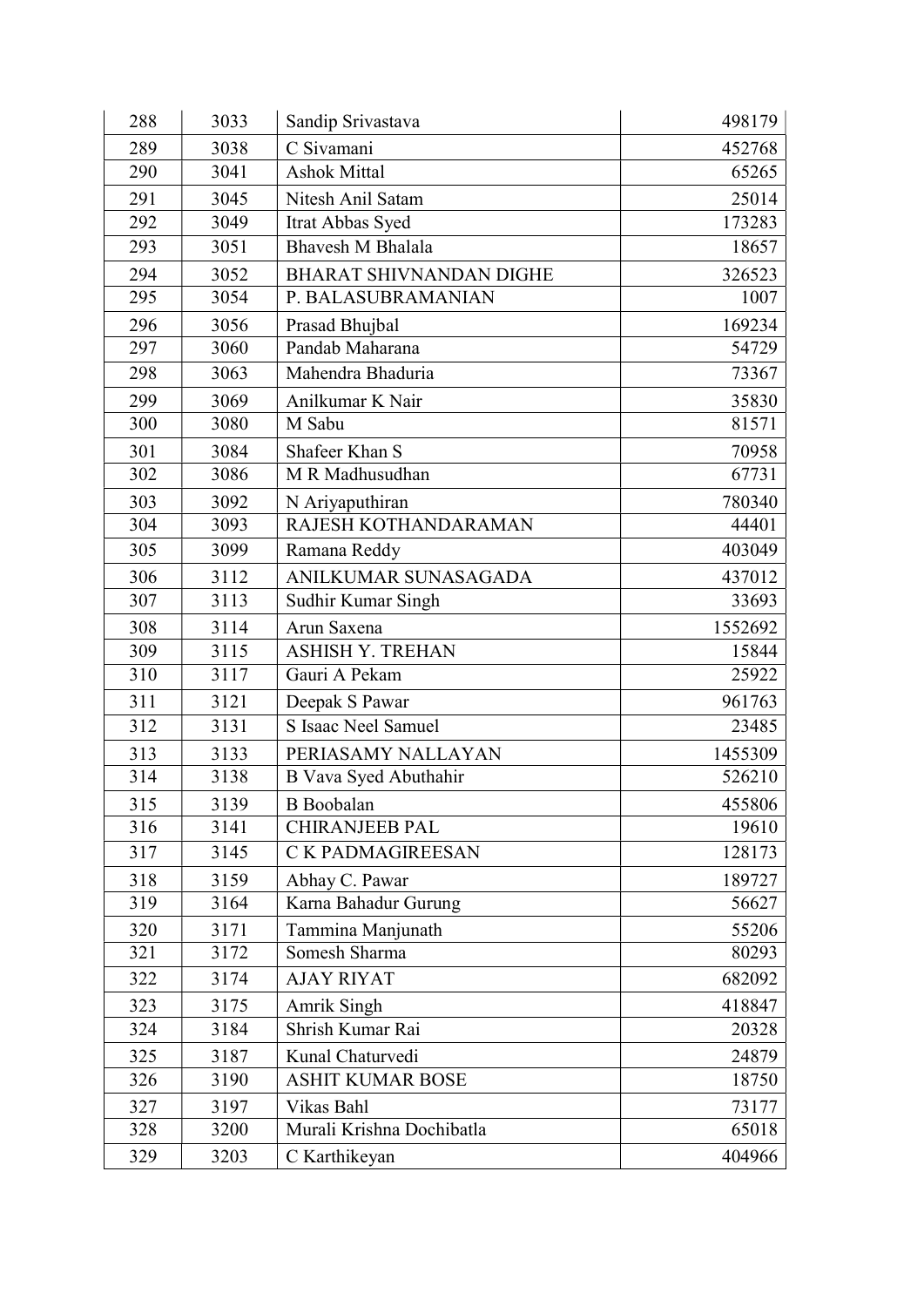| 330 | 3205 | Virendra Pratap Singh      | 46158   |
|-----|------|----------------------------|---------|
| 331 | 3218 | P V Ramakanth Kumar        | 1851    |
| 332 | 3219 | Arunkumar S                | 866601  |
| 333 | 3220 | J Pawankumar Reddy         | 21389   |
| 334 | 3222 | Jitendra Barik             | 52789   |
| 335 | 3226 | Anvar Basha                | 65780   |
| 336 | 3227 | Sivaprasad Chandaluri      | 99925   |
| 337 | 3236 | Sonu R Gupta               | 22267   |
| 338 | 3244 | Sachin B Shetty            | 13342   |
| 339 | 3249 | Bijay Kesari Lima          | 1143753 |
| 340 | 3250 | B Satyanarayana            | 24870   |
| 341 | 3251 | Chetan D Panchal           | 100486  |
| 342 | 3252 | SAHADEV KESHAVRAO PATIL    | 399774  |
| 343 | 3253 | Ramakant Behera            | 55200   |
| 344 | 3262 | Paurusadipta Mahakhud      | 58084   |
| 345 | 3265 | Upendra Kumar              | 23788   |
| 346 | 3266 | <b>SUBHRA PAUL</b>         | 965365  |
| 347 | 3270 | <b>B</b> Bashir Ahmed Khan | 39451   |
| 348 | 3274 | Ahamad Ali                 | 13108   |
| 349 | 3284 | Puneet Tripathi            | 6000    |
| 350 | 3288 | Sushma Rawat               | 44235   |
| 351 | 3289 | Vijay Khedekar             | 165660  |
| 352 | 3291 | Kamlesh Patel              | 93404   |
| 353 | 3294 | Tushar Mahajan             | 18748   |
| 354 | 3298 | Dinesh Bhanushali          | 13000   |
| 355 | 3299 | Siddhartha Chaturvedi      | 26151   |
| 356 | 3315 | Himanshu Patel             | 11408   |
| 357 | 3322 | Arjun B Khot               | 15605   |
| 358 | 3325 | Hardik Mehta               | 54835   |
| 359 | 3326 | Sarika H Mehta             | 294046  |
| 360 | 3328 | Manohar Pawar              | 69845   |
| 361 | 3329 | <b>KETAN PATEL</b>         | 21698   |
| 362 | 3338 | HEMENDRA PANCHAL           | 1085687 |
| 363 | 3341 | Sujeetkumar Raghuvanshi    | 31017   |
| 364 | 3342 | Ravindra Bidwaik           | 24442   |
| 365 | 3343 | Padmanav Rout              | 15969   |
| 366 | 3345 | <b>ABHISHEK INANI</b>      | 497929  |
| 367 | 3346 | Chirag Madaan              | 98175   |
| 368 | 3350 | E Santanam                 | 44744   |
| 369 | 3351 | S. SIVA                    | 25395   |
| 370 | 3353 | Archana Trivedi            | 13245   |
| 371 | 3354 | Ridham Mehta               | 26589   |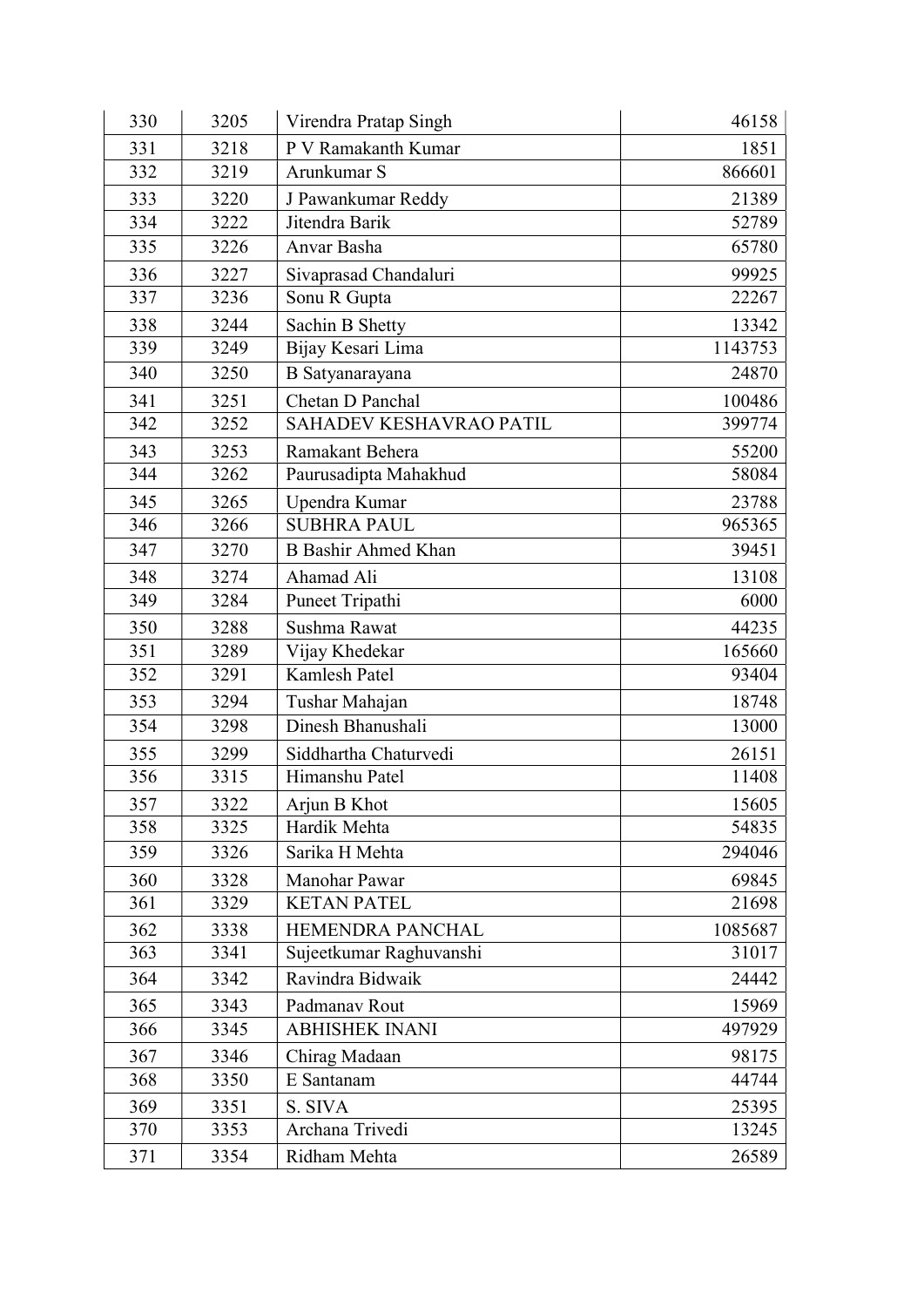| 372 | 3359 | R Anadakrishnan         | 157256  |
|-----|------|-------------------------|---------|
| 373 | 3365 | Gangaram Lodhi          | 32834   |
| 374 | 3366 | Keshav Kumar Chaubey    | 43885   |
| 375 | 3368 | Shailendra Raghuwanshi  | 4160    |
| 376 | 3371 | Rohit Athiya            | 40342   |
| 377 | 3372 | Ratan Lal               | 5113    |
| 378 | 3373 | Manoj Rajak             | 3687    |
| 379 | 3375 | Sourabh Bhargava        | 69239   |
| 380 | 3376 | Hemant Kumar Mahobia    | 18887   |
| 381 | 3382 | K Baskaran              | 5529    |
| 382 | 3384 | Manoj Kumar Singh       | 458920  |
| 383 | 3388 | PRATAP KUMAR RATH       | 492129  |
| 384 | 3399 | Swapnesh S Vishwasrao   | 20505   |
| 385 | 3405 | Mahadev Chinchali       | 86539   |
| 386 | 3408 | Hemambare Reddy         | 38379   |
| 387 | 3409 | M Sreekanth             | 3763    |
| 388 | 3410 | Farzana Merchant        | 25479   |
| 389 | 3411 | Laxman Budhe            | 31268   |
| 390 | 3414 | <b>S. PRAKASH</b>       | 23553   |
| 391 | 3415 | Deva Domala             | 44959   |
| 392 | 3421 | M Venkatesan            | 61925   |
| 393 | 3422 | <b>RAGHUVEER RATHOD</b> | 1992170 |
| 394 | 3425 | <b>RAJESH SHIVNE</b>    | 1346848 |
| 395 | 3429 | <b>VINAYAK MUNDHE</b>   | 499249  |
| 396 | 3431 | Mukesh Kulshreshta      | 190305  |
| 397 | 3432 | <b>SOUMITRA KOLAY</b>   | 733545  |
| 398 | 3436 | <b>Alok Kumar Dubey</b> | 24080   |
| 399 | 3448 | Pradeep Kumar Ahirwar   | 78554   |
| 400 | 3452 | Shib Sakti Pal          | 13000   |
| 401 | 3457 | Sandip Phagare          | 36912   |
| 402 | 3460 | Sridhar Kintali         | 257083  |
| 403 | 3461 | Atulkumar Patil         | 183940  |
| 404 | 3463 | Rakesh C. Dutta         | 54224   |
| 405 | 3469 | Shrikant Karadkar       | 106604  |
| 406 | 3473 | <b>VINESH LALPURIA</b>  | 1359762 |
| 407 | 3474 | Deepak Ranjan Behera    | 10000   |
| 408 | 3475 | Tanvi Agarwal           | 50000   |
| 409 | 3478 | Amit Dhawan             | 34519   |
| 410 | 3480 | Bharanidharan G         | 24463   |
| 411 | 3489 | Usha Kiran              | 52424   |
| 412 | 3491 | Hitendra Bhoir          | 31500   |
| 413 | 3492 | Sunil Kumar Himatsingka | 59354   |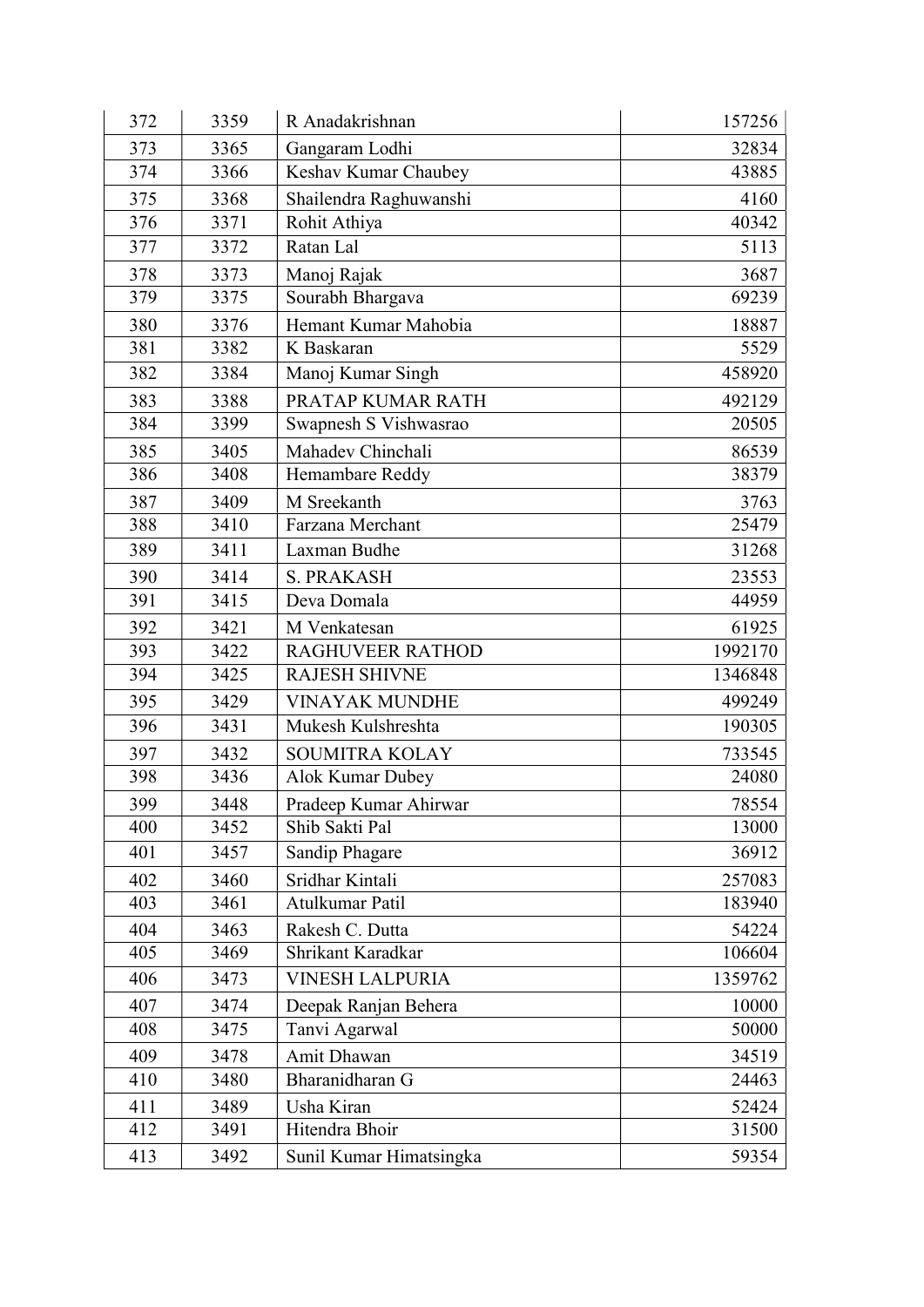| 414 | 3501 | Mehul Chaturvedi           | 101266  |
|-----|------|----------------------------|---------|
| 415 | 3504 | Dilip Kumar Panda          | 27813   |
| 416 | 3506 | Satish Salvi               | 18646   |
| 417 | 3507 | Jitendra U Bhirud          | 53327   |
| 418 | 3516 | Hemant N Chaudhari         | 17760   |
| 419 | 3521 | Athithan A                 | 78026   |
| 420 | 3527 | Sourabha Dehadrai          | 21633   |
| 421 | 3528 | <b>HEMANT PARDHI</b>       | 406129  |
| 422 | 3531 | Piyush Kumar Solanki       | 37115   |
| 423 | 3532 | Debasish Paul              | 168784  |
| 424 | 3538 | Pramod Zagade              | 9200    |
| 425 | 3543 | Lalitendu Bihari           | 17143   |
| 426 | 3549 | Komirelli Kalva            | 64430   |
| 427 | 3551 | Narendra Pandey            | 484728  |
| 428 | 3552 | Neerajkumar N Barot        | 24328   |
| 429 | 3553 | <b>MANOJ GOSWAMI</b>       | 20055   |
| 430 | 3557 | D Saroj Kumar              | 14184   |
| 431 | 3558 | Abhijit Deb                | 24804   |
| 432 | 3563 | Satya Prakash Rath         | 262601  |
| 433 | 3565 | N Krishnamurthy            | 194803  |
| 434 | 3568 | <b>SUJOY SARKAR</b>        | 840488  |
| 435 | 3571 | Kishor Bubna               | 10500   |
| 436 | 3575 | Neelam Yadav               | 23093   |
| 437 | 3577 | Manoj Gupte                | 84348   |
| 438 | 3582 | R Balalmurugan             | 19514   |
| 439 | 3583 | <b>T SRINIVASAN</b>        | 2800418 |
| 440 | 3591 | M Raja Rao                 | 19305   |
| 441 | 3592 | Sukumar Pradhan            | 8411    |
| 442 | 3595 | K Mohan                    | 102690  |
| 443 | 3597 | K Gopakumar                | 985425  |
| 444 | 3599 | <b>UDDAY JASHPAL SINGH</b> | 378519  |
| 445 | 3601 | Sabhyasachi Das            | 14000   |
| 446 | 3602 | Kailash Mishra             | 37775   |
| 447 | 3603 | Jasobanta Barik            | 237570  |
| 448 | 3606 | S Thirumala                | 385459  |
| 449 | 3615 | Shivanand Maradi           | 404473  |
| 450 | 3616 | Anand J Datar              | 11500   |
| 451 | 3620 | Yuvraj Chendke             | 321385  |
| 452 | 3622 | Rajiv Ahuja                | 161889  |
| 453 | 3623 | Rajagopal Mukesh           | 48290   |
| 454 | 3627 | Ameet Shroff               | 20000   |
| 455 | 3631 | Kaluram                    | 70909   |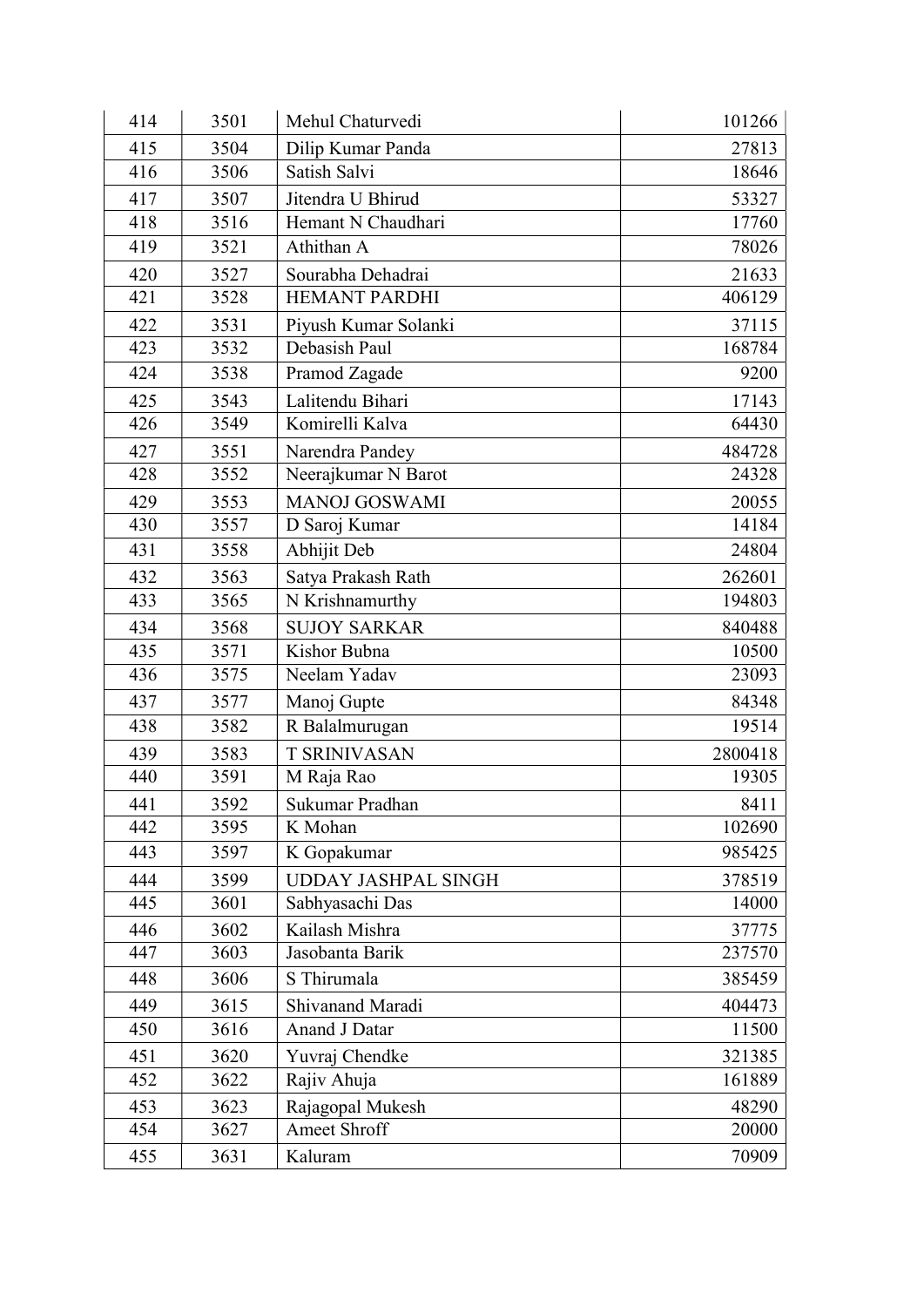| 456 | 3635 | <b>TARANATH K SUVARNA</b> | 683673 |
|-----|------|---------------------------|--------|
| 457 | 3637 | Jayesh Kumar Barad        | 10455  |
| 458 | 3640 | VRP Raja                  | 179747 |
| 459 | 3643 | C R Somanadhan Nair       | 399201 |
| 460 | 3644 | Rama Chandra Acharya      | 85433  |
| 461 | 3646 | Krishnasamy A             | 85342  |
| 462 | 3648 | Harikrishna Ramala        | 25037  |
| 463 | 3650 | Manimurugan A             | 106966 |
| 464 | 3652 | Prashant Desai            | 104185 |
| 465 | 3653 | Hansa Dutt Joshi          | 36700  |
| 466 | 3656 | Neeta Bhaskar             | 8500   |
| 467 | 3657 | Subhesh Kumar Jena        | 45345  |
| 468 | 3668 | Kalyan Kori               | 11342  |
| 469 | 3669 | Kaviyarasan Sampath       | 8938   |
| 470 | 3670 | J Karthik                 | 276133 |
| 471 | 3671 | Raghuveersingh Mehera     | 15692  |
| 472 | 3673 | <b>SURENDRA GAIKWAD</b>   | 83550  |
| 473 | 3678 | Sanjay Yadav              | 651    |
| 474 | 3679 | Harish Maurya             | 75943  |
| 475 | 3683 | Raju Yadav                | 3909   |
| 476 | 3687 | A. Sridhar Kumar          | 156576 |
| 477 | 3688 | Agnivesh Singh            | 261905 |
| 478 | 3689 | Hemant Pandharkar         | 6011   |
| 479 | 3691 | S N Maity                 | 192688 |
| 480 | 3692 | <b>Binod Kumar Rath</b>   | 330545 |
| 481 | 3693 | Vivek Renuguntwar         | 21692  |
| 482 | 3694 | P G Deshmukh              | 408218 |
| 483 | 3695 | P Ganesan                 | 108784 |
| 484 | 3696 | Pratik Panchal            | 59595  |
| 485 | 3697 | Manik Karmakar            | 46429  |
| 486 | 3699 | Duraimuruhan C            | 76493  |
| 487 | 3701 | <b>JADUMANI MAHANTA</b>   | 340542 |
| 488 | 3702 | Jagdip Parikh             | 27500  |
| 489 | 3703 | Prashant Mehta            | 52470  |
| 490 | 3704 | Ganesh Patil              | 8000   |
| 491 | 3705 | Manoj Kumar Bhardwaj      | 8500   |
| 492 | 3706 | Nasim Ahmed               | 11967  |
| 493 | 3707 | Balkrishna Shepunde       | 35147  |
| 494 | 3708 | Ibrahim Shaikh            | 13627  |
| 495 | 3709 | Vikas Pathak              | 5000   |
| 496 | 3710 | PARSURAM NATH             | 181960 |
| 497 | 3712 | Laxman Kale               | 19666  |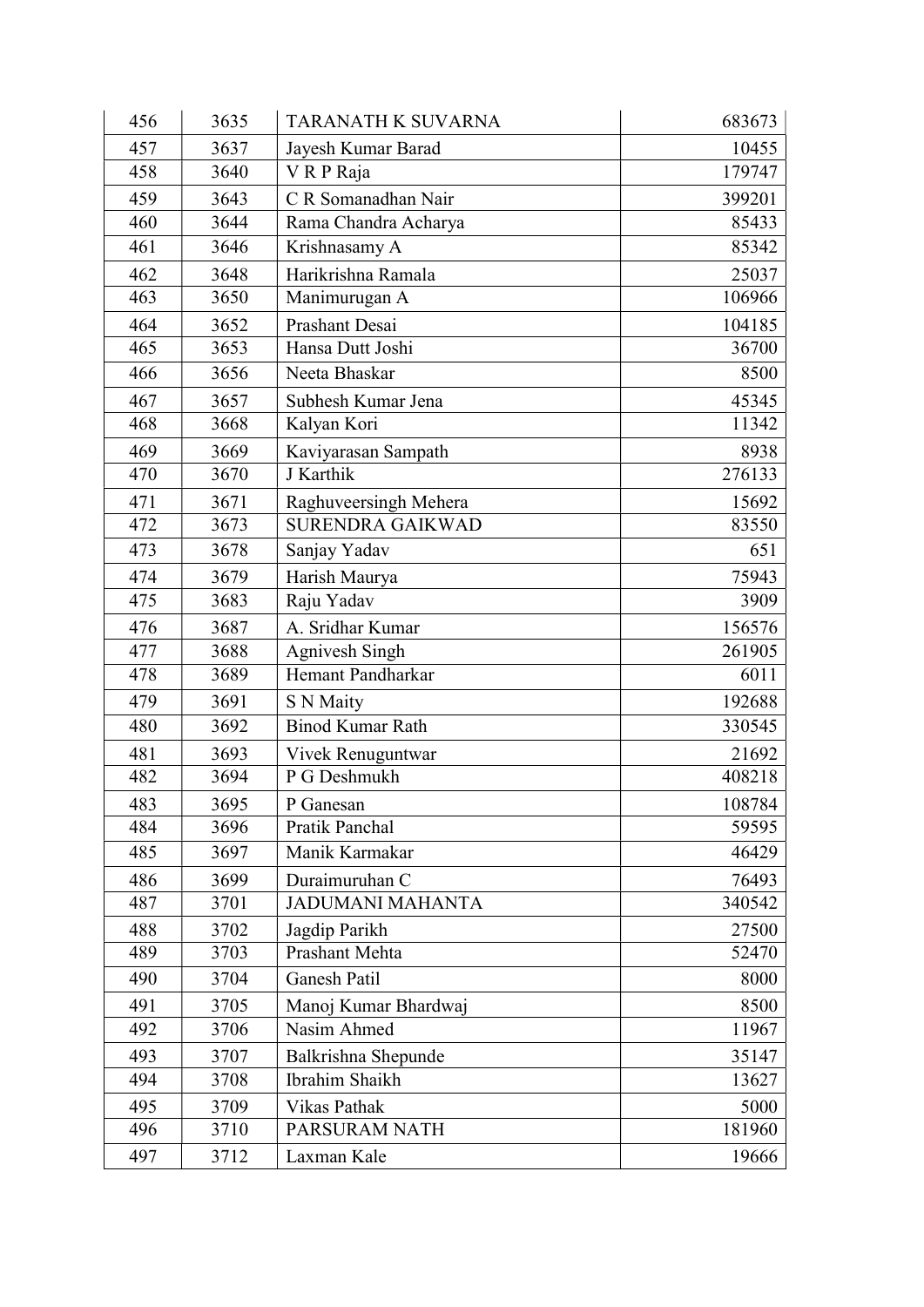| 498 | 3714 | Prabhir Kumar Santra       | 125367  |
|-----|------|----------------------------|---------|
| 499 | 3715 | Nagarjuna Rao              | 88581   |
| 500 | 3716 | Alexander Joseph           | 10000   |
| 501 | 3717 | <b>VINOD BABURAO PATIL</b> | 936850  |
| 502 | 3718 | Arun Sachan                | 222288  |
| 503 | 3719 | A Ravikumar                | 174649  |
| 504 | 3720 | Ajoy Kumar Jena            | 25751   |
| 505 | 3722 | <b>ALOK MOHANTY</b>        | 183455  |
| 506 | 3723 | Akhilesh K Pandey          | 14000   |
| 507 | 3725 | <b>DIPANKAR URAO</b>       | 183916  |
| 508 | 3726 | Annamalai                  | 21269   |
| 509 | 3727 | Sourabh Ganguly            | 26904   |
| 510 | 3728 | Gopanth Mishra             | 84851   |
| 511 | 3729 | Rushabh A. Shah            | 92370   |
| 512 | 3732 | Kamala Kanta Panda         | 46973   |
| 513 | 3733 | Chandrakanta Nath          | 8930    |
| 514 | 3734 | Apoorva Shrivastava        | 98835   |
| 515 | 3736 | Subhash Chandra Samal      | 26167   |
| 516 | 3738 | Swapnil Mane               | 19000   |
| 517 | 3739 | Santosh Kumar Kanugula     | 28037   |
| 518 | 3740 | <b>NAYNA SHETTY</b>        | 947338  |
| 519 | 3741 | Rakesh Kumar               | 271012  |
| 520 | 3742 | Ashish Swarnkar            | 28383   |
| 521 | 3743 | Neeta Parab                | 7147    |
| 522 | 3744 | Pravin S Chondikar         | 5000    |
| 523 | 3745 | Anil Kumar Bussa           | 103699  |
| 524 | 3747 | Supriya Parelkar           | 12000   |
| 525 | 3748 | Mayur Talreja              | 19627   |
| 526 | 3749 | <b>Rohan Matte</b>         | 22207   |
| 527 | 3752 | Bharati Hitesh Koli        | 27999   |
| 528 | 3754 | Amit S Mhatre              | 261715  |
| 529 | 3758 | Lokesh Jadhav              | 8005    |
| 530 | 3759 | Syam S V                   | 13071   |
| 531 | 3761 | Sangram Dasadhikari        | 42197   |
| 532 | 3762 | Pradeep Kumar Nanda        | 21122   |
| 533 | 3765 | Jainath Ram                | 14663   |
| 534 | 3766 | <b>R SUMATHI</b>           | 1224680 |
| 535 | 3768 | Nilesh Mandavkar           | 54485   |
| 536 | 3770 | Aniket Solanki             | 343969  |
| 537 | 3771 | Zaibu Hudson               | 606201  |
| 538 | 3772 | <b>B</b> Imran Tofic       | 53495   |
| 539 | 3773 | Amjad Khan                 | 109481  |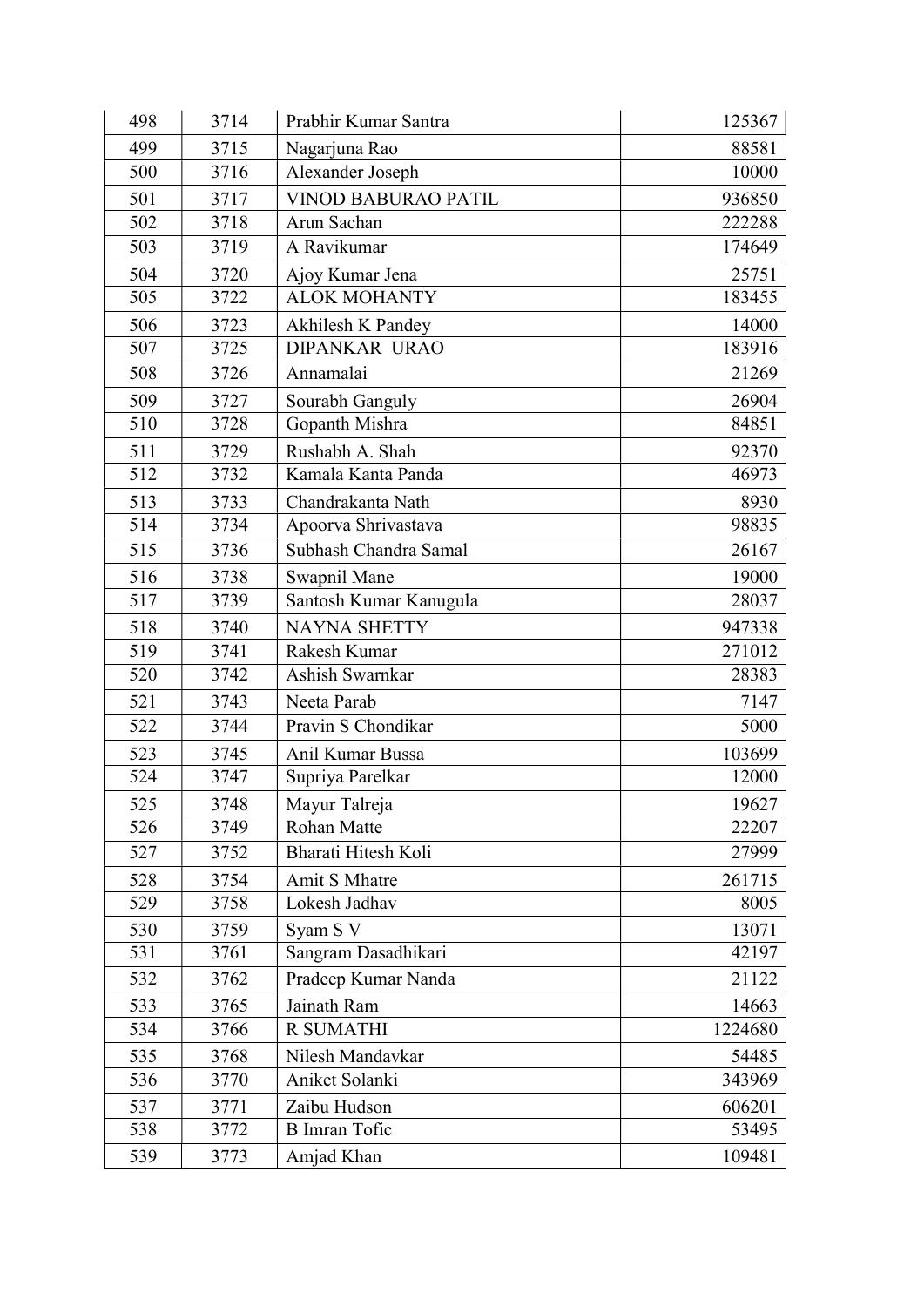| 540 | 3774 | Rashmi Sunil                 | 16500   |
|-----|------|------------------------------|---------|
| 541 | 3775 | Amresh Kumar Choudhary       | 113120  |
| 542 | 3776 | Pawan Upadhyay               | 4814    |
| 543 | 3778 | Deepak Kamat                 | 69345   |
| 544 | 3779 | Kamlesh Jaiswal              | 14010   |
| 545 | 3782 | DEVANG VIJAY OZA             | 366491  |
| 546 | 3783 | S. Singh                     | 6463    |
| 547 | 3784 | Tapas Chakraborty            | 26154   |
| 548 | 3786 | <b>BALARAM SANATAN PAKAL</b> | 150869  |
| 549 | 3787 | Debasish Chatterjee          | 5984    |
| 550 | 3788 | D Muralikrishna              | 83680   |
| 551 | 3789 | Vivek Sagar                  | 28786   |
| 552 | 3792 | Nirup Kumar                  | 23184   |
| 553 | 3793 | Deepak Dhondiyal             | 39444   |
| 554 | 3794 | Narsing K Arya               | 74154   |
| 555 | 3795 | Deepak Khati                 | 105034  |
| 556 | 3796 | Nikhil Kalia                 | 205335  |
| 557 | 3797 | Piyush Gupta                 | 40656   |
| 558 | 3798 | Sudhish B                    | 11500   |
| 559 | 3801 | Avtar Yadav                  | 326     |
| 560 | 3804 | <b>SIDDHARTH DHOLE</b>       | 991473  |
| 561 | 3805 | Diptendu Shaw                | 81907   |
| 562 | 3808 | N Saravana Kumar             | 528747  |
| 563 | 3812 | Pradhuman Chaudhary          | 226852  |
| 564 | 3813 | D Venkatasubramanian         | 2426386 |
| 565 | 3814 | M Mouralidharne              | 299491  |
| 566 | 3815 | Vipul Kumar Sonkar           | 145     |
| 567 | 3816 | Raj Kumar Singh              | 10133   |
| 568 | 3818 | Avinash Chavan               | 6063    |
| 569 | 3819 | SANKAPILLAI PONNUSAMY        | 1391811 |
| 570 | 3825 | Gyan Sayeet Mohanandia       | 50015   |
| 571 | 3826 | Jagdish Prasad Mishra        | 262863  |
| 572 | 3830 | Dipak Kumar Mondal           | 82013   |
| 573 | 3831 | S Mohan                      | 148705  |
| 574 | 3833 | Nandu Kurhade                | 654     |
| 575 | 3834 | Aditya R V Pandey            | 0       |
| 576 | 3835 | S. Balakrishnan              | 319842  |
| 577 | 3836 | Prince Joseph                | 37227   |
| 578 | 3837 | Sandeep S Jadhav             | 91822   |
| 579 | 3838 | Navaneetha Krishnan          | 98889   |
| 580 | 3840 | Kumaresan P                  | 6166    |
| 581 | 3843 | Krinal Parmar                | 219787  |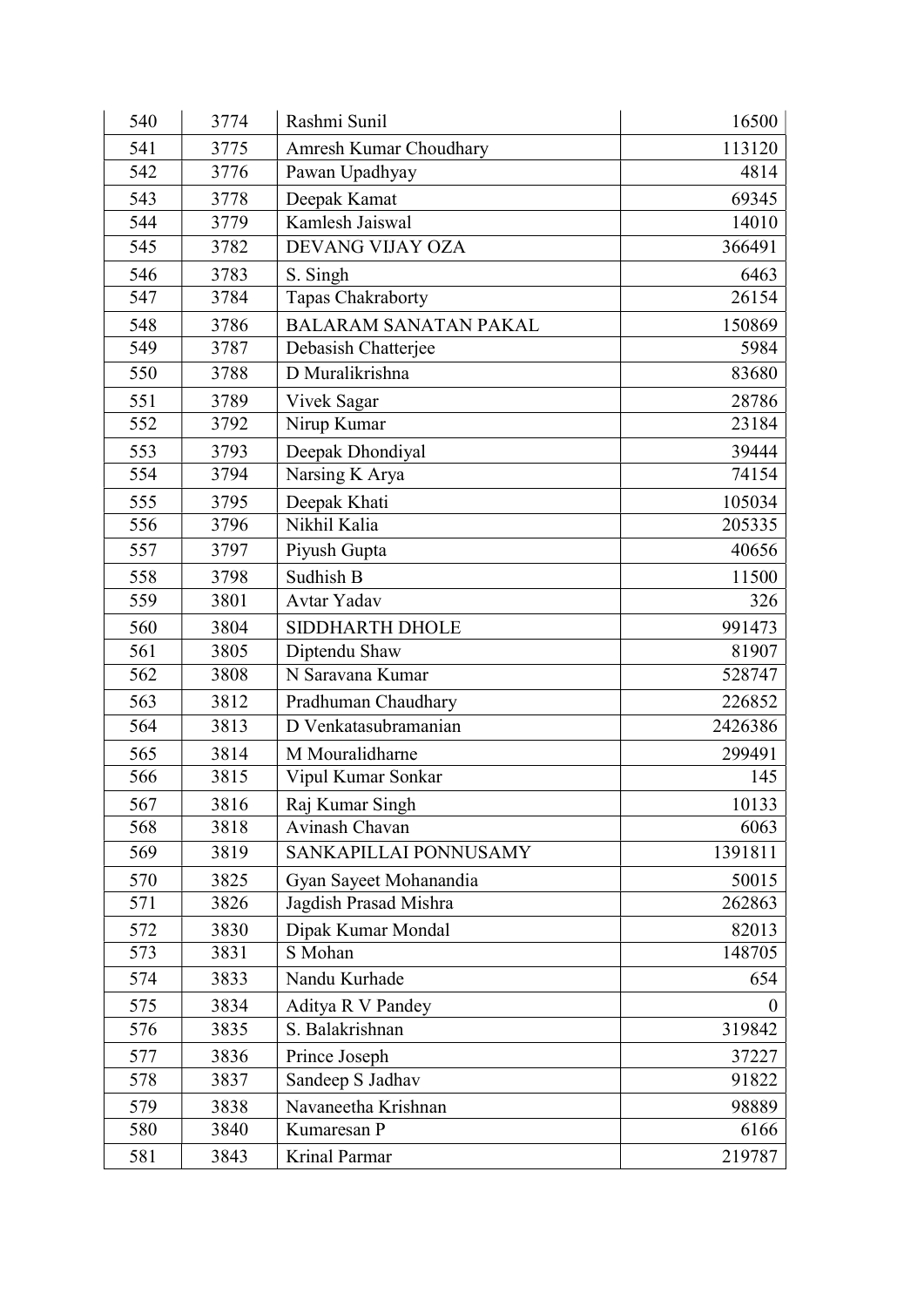| 582 | 3845 | Ajesh Kaimal               | 177761   |
|-----|------|----------------------------|----------|
| 583 | 3847 | R Suresh Kumar             | 32633    |
| 584 | 3849 | T N Singh                  | 76917    |
| 585 | 3850 | Deepak R Nayak             | 31391    |
| 586 | 3851 | Bibhuti Bhushan            | 145589   |
| 587 | 3855 | Amit Verma                 | $\theta$ |
| 588 | 3856 | Madhusingh Makwana         | 1339     |
| 589 | 3859 | Amanulla Shaikh            | 507263   |
| 590 | 3860 | D Satyanarayan Reddy       | 47066    |
| 591 | 3862 | Nitendra Kumar Raj         | 5212     |
| 592 | 3863 | Ravi Kumar                 | 513304   |
| 593 | 3867 | K S Gopalakrishnan         | 7489     |
| 594 | 3869 | Jitendra Kumar Pardhi      | 121613   |
| 595 | 3870 | Jayram Korgaonkar          | 183636   |
| 596 | 3871 | Sunil Singh                | 131156   |
| 597 | 3872 | Ashish Kumar Singh         | 104287   |
| 598 | 3873 | S Gokul                    | 93858    |
| 599 | 3874 | R Balaji                   | 117075   |
| 600 | 3876 | Manoj Keyan                | 45478    |
| 601 | 3877 | M Sunil Kumar              | 121612   |
| 602 | 3879 | D Balaji                   | 145773   |
| 603 | 3881 | <b>KUMAR ABHISHEK</b>      | 421431   |
| 604 | 3883 | Pradeep Halbhavi           | 33432    |
| 605 | 3887 | P G Vishnuvarman           | 30886    |
| 606 | 3888 | R Gopinathan               | 69239    |
| 607 | 3889 | <b>Christopher Charles</b> | 91966    |
| 608 | 3890 | Abhishek Gole              | 140179   |
| 609 | 3891 | Madhu Manjari              | 139696   |
| 610 | 3893 | Mandar Ayare               | 29526    |
| 611 | 3894 | Rajiv Upadhyay             | 137968   |
| 612 | 3895 | Nilesh Meghani             | 232385   |
| 613 | 3897 | Ravindra Kumar K           | 757089   |
| 614 | 3898 | T Ramalingam               | 8290     |
| 615 | 3899 | Prashant Wani              | 107907   |
| 616 | 3900 | Neha Joshi                 | 7167     |
| 617 | 3901 | Shyamal Purushotham        | 545418   |
| 618 | 3903 | R Murali                   | 24944    |
| 619 | 3904 | Hemant Patel               | 190875   |
| 620 | 3905 | Ashokan Achuthan           | 767693   |
| 621 | 3906 | Yash Sharma                | 8750     |
| 622 | 3908 | VENKATESAN BALAMURUGAN     | 1296570  |
| 623 | 3909 | Gopal Pramanik             | 113305   |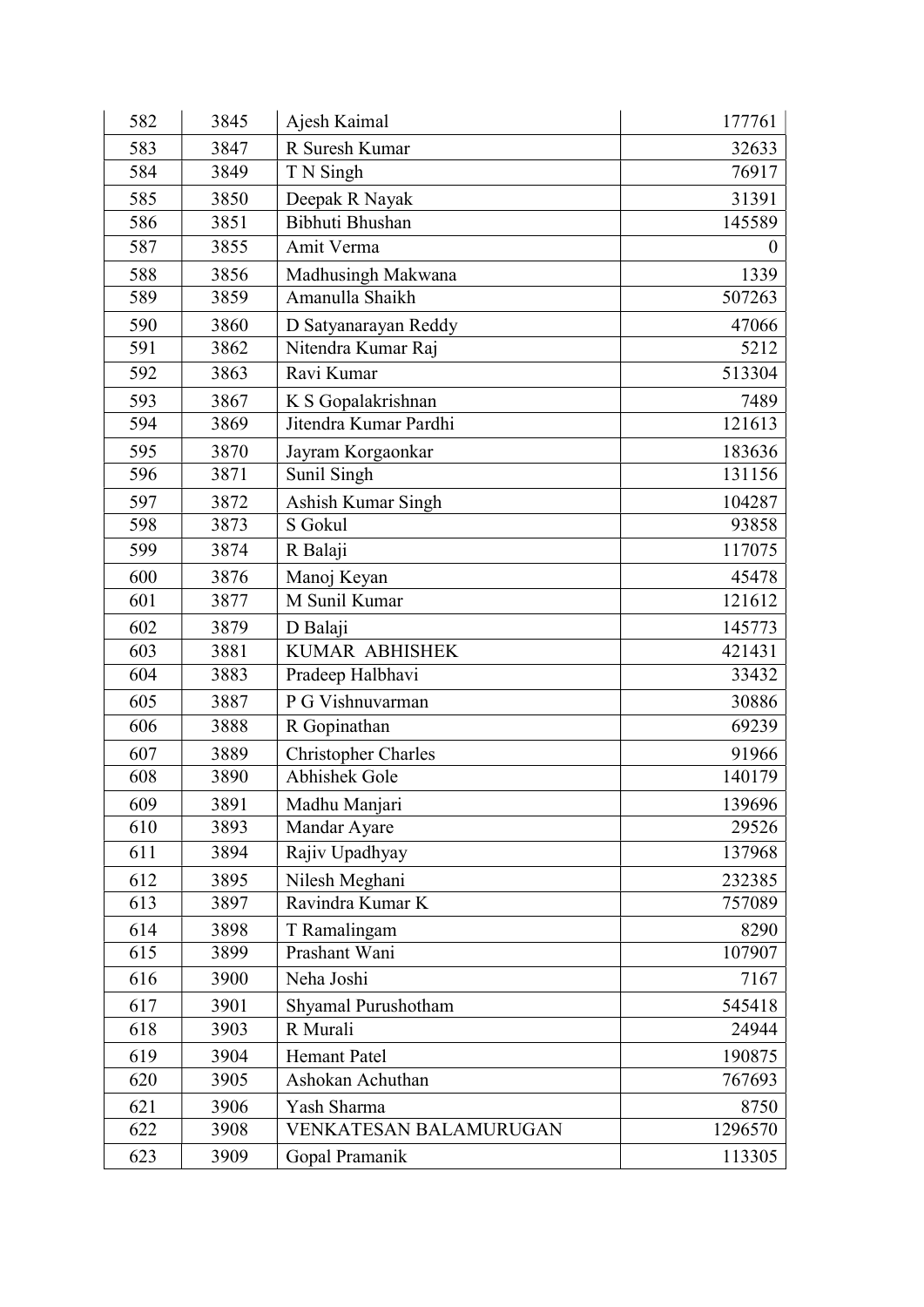| 624 | 3911 | Deepak Prasad Choudhary    | 254387  |
|-----|------|----------------------------|---------|
| 625 | 3913 | Devendra Verma             | 12704   |
| 626 | 3914 | Chetan Modgi               | 1480330 |
| 627 | 3915 | <b>BRAJA KISHORE DAS</b>   | 122762  |
| 628 | 3916 | M R Madhusudan             | 716506  |
| 629 | 3917 | Dilip Namdeo               | 23589   |
| 630 | 3918 | Rajan Ingale               | 153243  |
| 631 | 3920 | DEEPAK VASUDEO THAKURDESAI | 3853478 |
| 632 | 3922 | Kaviyarasan                | 176603  |
| 633 | 3923 | Vilas K Bhuwad             | 67163   |
| 634 | 3924 | Sanika S Khedekar          | 144478  |
| 635 | 3925 | Unnati V Phutane           | 101127  |
| 636 | 3926 | RICHARD UBALDO DMELLO      | 178000  |
| 637 | 3927 | Manoj R. Rele              | 983618  |
| 638 | 3928 | Mugundhan MK               | 6642    |
| 639 | 3929 | Nirmal Menon               | 187080  |
| 640 | 3930 | PRAKASH GANESAN KUMAR      | 244932  |
| 641 | 3931 | Sujit Kurangali            | 99845   |
| 642 | 3932 | Ganesh N Ankam             | 11778   |
| 643 | 3933 | NISHANT ARUNAN             | 194644  |
| 644 | 3934 | Veeresh D                  | 374703  |
| 645 | 3935 | Amar Lakhera               | 2280    |
| 646 | 3936 | Govind Banjara             | 276     |
| 647 | 3937 | Laxmi Narayan              | 7735    |
| 648 | 3938 | Krishna Pal Bundela        | 3591    |
| 649 | 3939 | Kapil Kumar Thakur         | 104306  |
| 650 | 3941 | Sarang Kulkarni            | 200744  |
| 651 | 3942 | Dhaniraj Gautam            | 242520  |
| 652 | 3944 | T. Lakshmana Marimuthu     | 72001   |
| 653 | 3945 | Shashikant Sharma          | 321545  |
| 654 | 3946 | Narendra R Wanjari         | 72870   |
| 655 | 3947 | Sudipto Ghosh              | 261797  |
| 656 | 3948 | Somnath A. Kharade         | 22386   |
| 657 | 3950 | Priyanka Gandhi            | 139084  |
| 658 | 3951 | Ashish Kumar Mishra        | 58579   |
| 659 | 3952 | Sandeep Patil              | 40870   |
| 660 | 3953 | Ramendra Kumar Jha         | 38184   |
| 661 | 3954 | Dinesh Parab               | 89790   |
| 662 | 3955 | <b>Changdev Mane</b>       | 48734   |
| 663 | 3956 | Swarna Sheregar            | 25537   |
| 664 | 3957 | <b>BHARAT JAYAKUMAR</b>    | 89368   |
| 665 | 3958 | Shikha Mishra              | 8254    |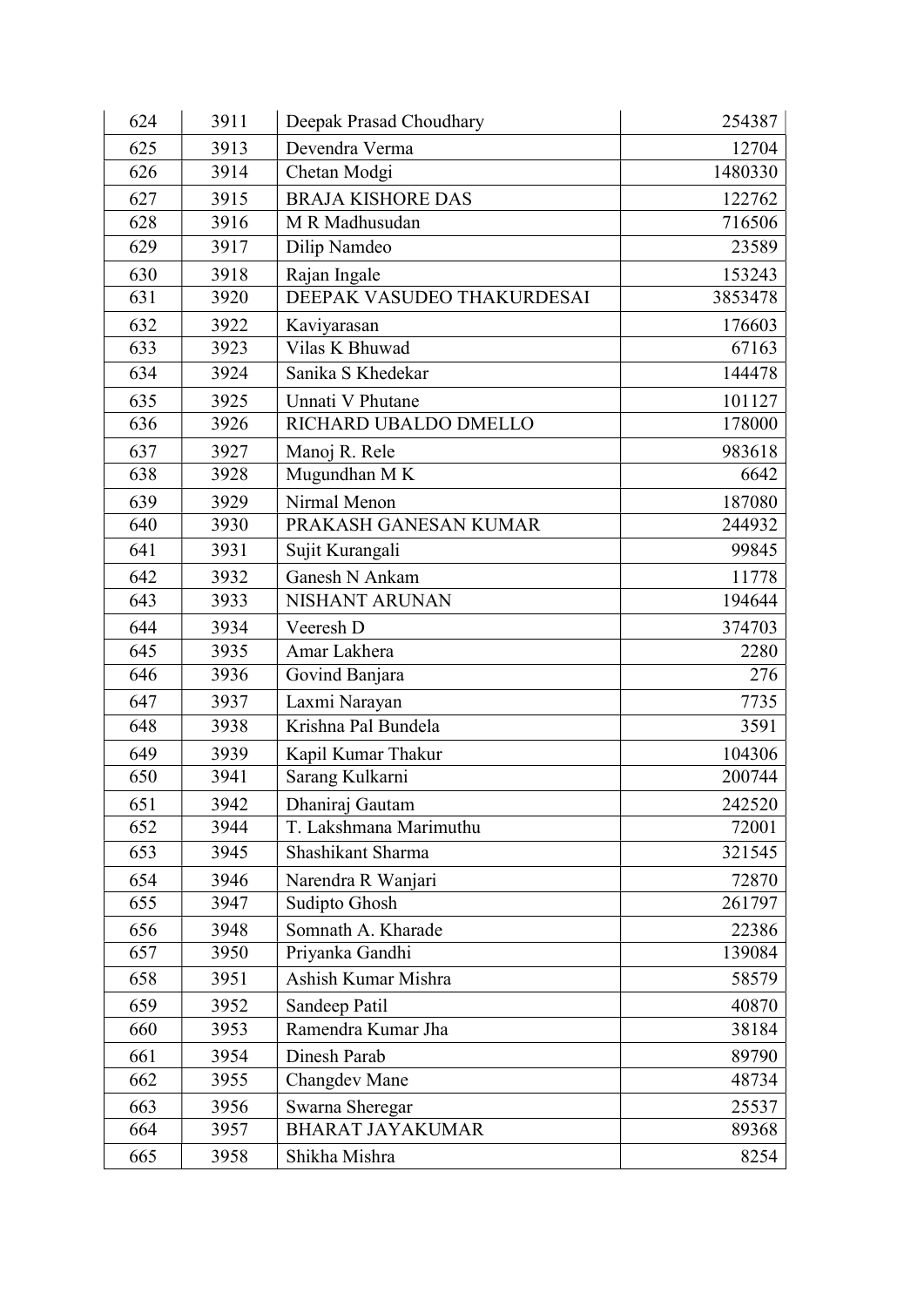| 666 | 3960 | Ankit Kumar                  | 7166    |
|-----|------|------------------------------|---------|
| 667 | 3961 | Jitendra Singh Bhadauria     | 1210    |
| 668 | 3962 | Pramod Richharia             | 10222   |
| 669 | 3963 | Sailendra Raghuwanshi        | 25416   |
| 670 | 3967 | <b>Brajesh Dhakad</b>        | 11427   |
| 671 | 3968 | Madhu Singh Makwana          | 3221    |
| 672 | 3969 | <b>VIKRANT VILAS PADWAL</b>  | 225014  |
| 673 | 3970 | Mahesh L. Ghule              | 1358    |
| 674 | 3971 | Anang G Patil                | 31716   |
| 675 | 3972 | Rajan Vishnu Parab           | 89523   |
| 676 | 3974 | Ravi Jugalkishor Vyas        | 11362   |
| 677 | 3975 | Manish Jain                  | 30525   |
| 678 | 3976 | <b>MANISH SURESH THOMBRE</b> | 169953  |
| 679 | 3977 | Ujwal Chaudhari              | 57043   |
| 680 | 3978 | Hardik Trivedi               | 99249   |
| 681 | 3979 | <b>Arvind Pawar</b>          | 120332  |
| 682 | 3982 | Sneha Kale                   | 141006  |
| 683 | 3983 | SHRIKANT MAHESHWAR MOHANTY   | 126283  |
| 684 | 3984 | Gaurav Jaiswal               | 43416   |
| 685 | 3985 | RASHMI HARISHACHANDRA PATIL  | 562786  |
| 686 | 3987 | Gagandeep Singh              | 434972  |
| 687 | 3988 | Debasish Patnaik             | 244511  |
| 688 | 3989 | Vinayak D Solkar             | 177920  |
| 689 | 3990 | Prabhat Ranjan Sinha         | 226723  |
| 690 | 3991 | <b>KISHOR SIKDAR</b>         | 251349  |
| 691 | 3992 | DILIP KRISHNANAND MANKAME    | 2063996 |
| 692 | 3994 | PRAVESH DIVAKAR SHETTY       | 188572  |
| 693 | 3995 | Subhashchandra H K           | 14721   |
| 694 | 3996 | Vinod Ahirwar                | 1629    |
| 695 | 3997 | Amit Kumar Shakya            | 6851    |
| 696 | 3998 | Roshan Pradhan               | 47719   |
| 697 | 3999 | Mahendra Singh Ahirwar       | 2606    |
| 698 | 4000 | Deepak Kurmi                 | 4560    |
| 699 | 4001 | <b>SHANKAR GOPNE</b>         | 172301  |
| 700 | 4002 | M. ANTHONYRAJ                | 130821  |
| 701 | 4003 | C Vinoth Kumar               | 122708  |
| 702 | 4006 | <b>Bhola Singh Bisen</b>     | 24591   |
| 703 | 4007 | Sangita Roy Basu             | 117199  |
| 704 | 4008 | Amit Dutta                   | 243809  |
| 705 | 4009 | <b>ASHOK KUMAR PAL</b>       | 72478   |
| 706 | 4010 | Trilochan Nath Dubey         | 41380   |
| 707 | 4012 | T. ARIYANAYAGAM              | 831345  |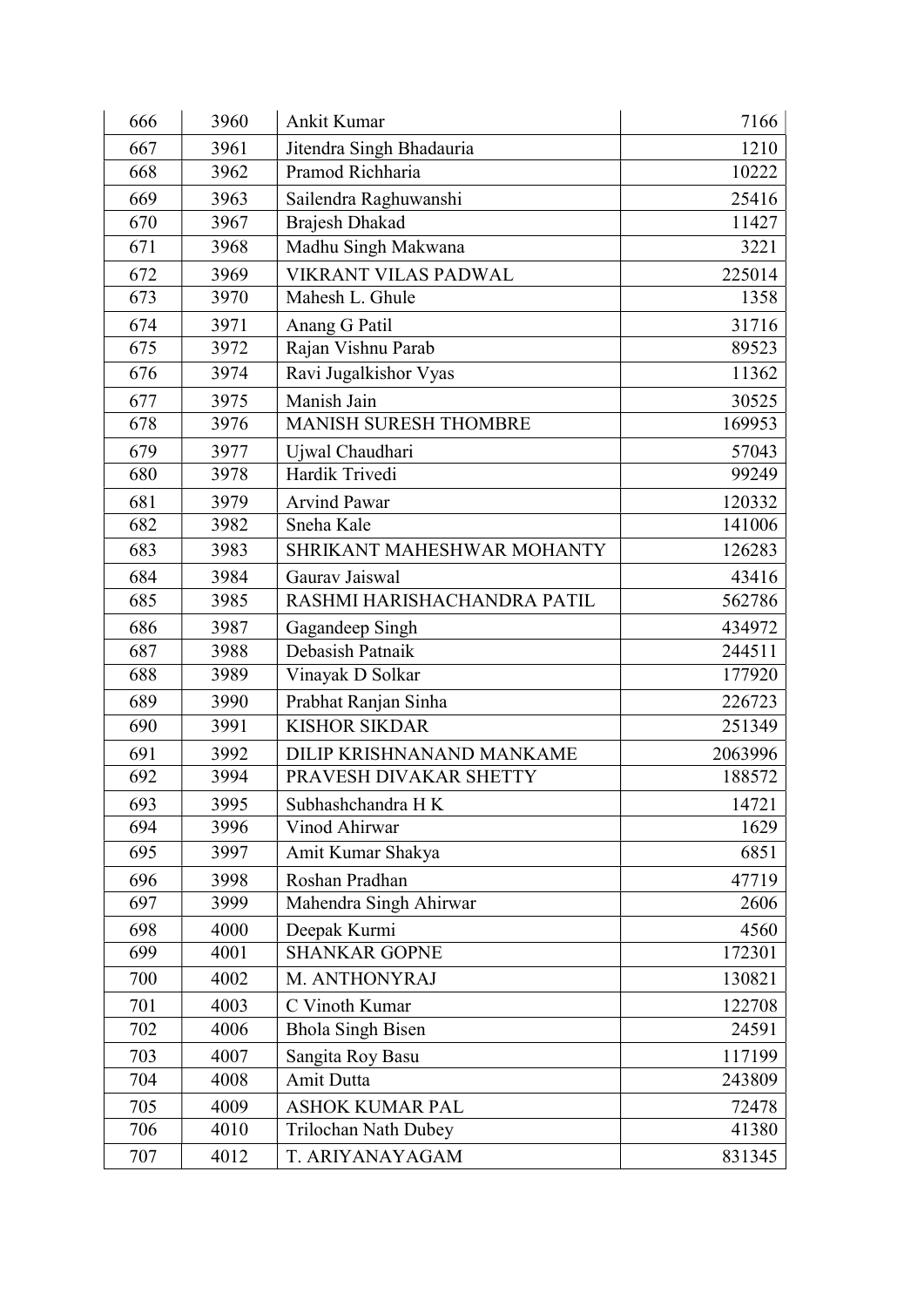| 708 | 4014 | Annis Jenifer N              | 31784   |
|-----|------|------------------------------|---------|
| 709 | 4015 | <b>MANASI YOGESH SARANG</b>  | 249631  |
| 710 | 4018 | PRASHANT MADHUVANDAS SHAH    | 141547  |
| 711 | 4020 | Sundar Rajan P S             | 91632   |
| 712 | 4021 | SWAPNIL PRABHAKAR KOYANDE    | 215349  |
| 713 | 4023 | Swagat Kumar Nayak           | 54215   |
| 714 | 4024 | Kaushal Kushwaha             | 1105    |
| 715 | 4025 | PRAKASH RAM                  | 127835  |
| 716 | 4026 | <b>RAGHUTC</b>               | 1785980 |
| 717 | 4028 | DHANANJAY KUMAR PANDEY       | 121563  |
| 718 | 4029 | <b>RAKSHIT R PATEL</b>       | 77896   |
| 719 | 4032 | TRILOCHAN NATH DUBEY         | 100838  |
| 720 | 4033 | <b>SANJAY KUMAR DHAR</b>     | 275044  |
| 721 | 4034 | K. S. ARAVIND                | 1183266 |
| 722 | 4035 | Santosh K Jadhav             | 49034   |
| 723 | 4037 | <b>NEHA SURVE</b>            | 136448  |
| 724 | 4038 | <b>BHAVYAK TRIVEDI</b>       | 114194  |
| 725 | 4040 | AMOL DATTARAM CHANDIVADE     | 109139  |
| 726 | 4041 | <b>BISHWANATH A. NAYAK</b>   | 77052   |
| 727 | 4042 | <b>SURAJIT S. DAS</b>        | 156715  |
| 728 | 4044 | E. KALYANA SUNDHRAM          | 83575   |
| 729 | 4045 | <b>SRIDHAR KENNADY</b>       | 46000   |
| 730 | 4046 | <b>SAGAR KASHINATH MATHE</b> | 46000   |
| 731 | 4047 | PAUL RAPHY T.                | 46000   |
| 732 | 4048 | SONALI KIRAN PADHY           | 57500   |
| 733 | 4052 | P. K. BALASUBRAMANIAN        | 410464  |
| 734 | 4053 | <b>SASANPURI TIRUMALA</b>    | 146186  |
| 735 | 4054 | <b>BIJENDRA RAJ</b>          | 97216   |
| 736 | 4055 | <b>SHRAWAN KUMAR</b>         | 73048   |
| 737 | 4056 | SANJAY JAY KRISHNA THAKUR    | 82606   |
| 738 | 4057 | SIDDHARAJ SINGH THAKUR       | 913     |
| 739 | 5026 | S Karthigeyan                | 69048   |
| 740 | 5040 | SRINIVASA RAO P              | 528911  |
| 741 | 5061 | A C Kishore                  | 71374   |
| 742 | 5168 | R Ganesan                    | 6788    |
| 743 | 9013 | E BOOPALAN                   | 72243   |
| 744 | 9014 | A.JOTHI PRAKASH              | 17809   |
| 745 | 9021 | M Arockia Raj                | 24001   |
| 746 | 9035 | S Vinothkumar                | 54430   |
| 747 | 9050 | W Charles Meshak             | 46705   |
| 748 | 9053 | C Krishna Rao                | 612146  |
| 749 | 9056 | M JAYAKUMAR                  | 131316  |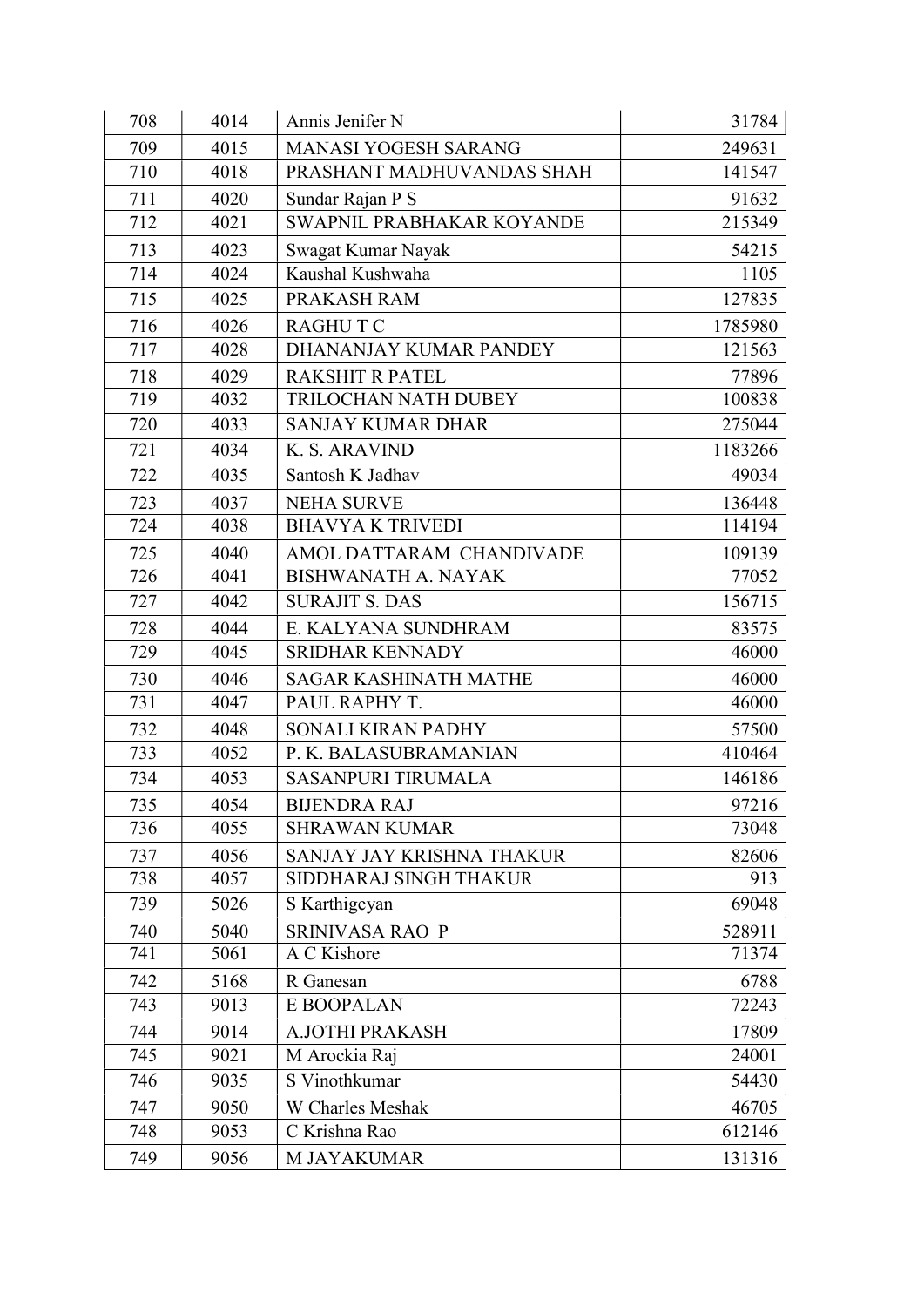| 750 | 9057  | A Kishor Kumar Reddy      | 173076  |
|-----|-------|---------------------------|---------|
| 751 | 9062  | P Krishna Kumar           | 309815  |
| 752 | 9071  | R. LAKSHMINARAYANAN       | 12459   |
| 753 | 9075  | <b>J SARAVANA BAVA</b>    | 416372  |
| 754 | 9100  | S Parthiban               | 116788  |
| 755 | 9114  | V Ganesan                 | 85889   |
| 756 | 9127  | M Saravanan               | 166994  |
| 757 | 9128  | K Satish                  | 22899   |
| 758 | 9144  | T Maria Anant Suresh      | 59159   |
| 759 | 9145  | B Nagarajan               | 13342   |
| 760 | 9146  | S Ushanandini             | 64212   |
| 761 | 9147  | M Manickam                | 27047   |
| 762 | 9150  | <b>K MANI</b>             | 604561  |
| 763 | 9151  | R Sudhakar                | 26649   |
| 764 | 9154  | Shabeer Basha A           | 6671    |
| 765 | 9155  | VEERASAMY KARIKAL VALAVAN | 1513327 |
| 766 | 9156  | D Sivakumar               | 24623   |
| 767 | 9169  | T Gokulnath               | 102641  |
| 768 | 9180  | Rita Joshi                | 94287   |
| 769 | 9182  | P Harinath                | 73291   |
| 770 | 9184  | Hariharan P               | 4627    |
| 771 | 9186  | G Siddharthan             | 118705  |
| 772 | 9187  | E Prabhakar               | 88397   |
| 773 | 9189  | A Arun Kumar              | 48331   |
| 774 | 9190  | <b>B</b> Senthil Kumar    | 23185   |
| 775 | 9191  | S Venkateswara Pandian    | 27109   |
| 776 | 9192  | Mohideen Abdul Khadar J   | 104970  |
| 777 | 9193  | V Sriram                  | 34854   |
| 778 | 9194  | M. Raamprakash            | 2755    |
| 779 | 9197  | <b>R RAJKUMAR</b>         | 154166  |
| 780 | 9198  | NANTHAKUMAR SHANMUGAM     | 95350   |
| 781 | 9199  | <b>C SAKTHIVEL</b>        | 61095   |
| 782 | 70002 | <b>SHAJI THOMAS</b>       | 223381  |
| 783 | 80052 | SACHIDANAND TRIPATHI      | 6844    |
| 784 | 80061 | <b>NILESH P PEREIRA</b>   | 461559  |
| 785 | 80064 | Nita P Samant             | 86229   |
| 786 | 80066 | PRITAM R AMLE             | 567588  |
| 787 | 80069 | Sushant V. Sahu           | 62315   |
| 788 | 80078 | D V Thakurdesai           | 132676  |
| 789 | 80082 | <b>Bimal Mondal</b>       | 209657  |
| 790 | 80089 | <b>ASHRAF TAJ AHMED</b>   | 623325  |
| 791 | 80090 | <b>SHREE RAM</b>          | 683772  |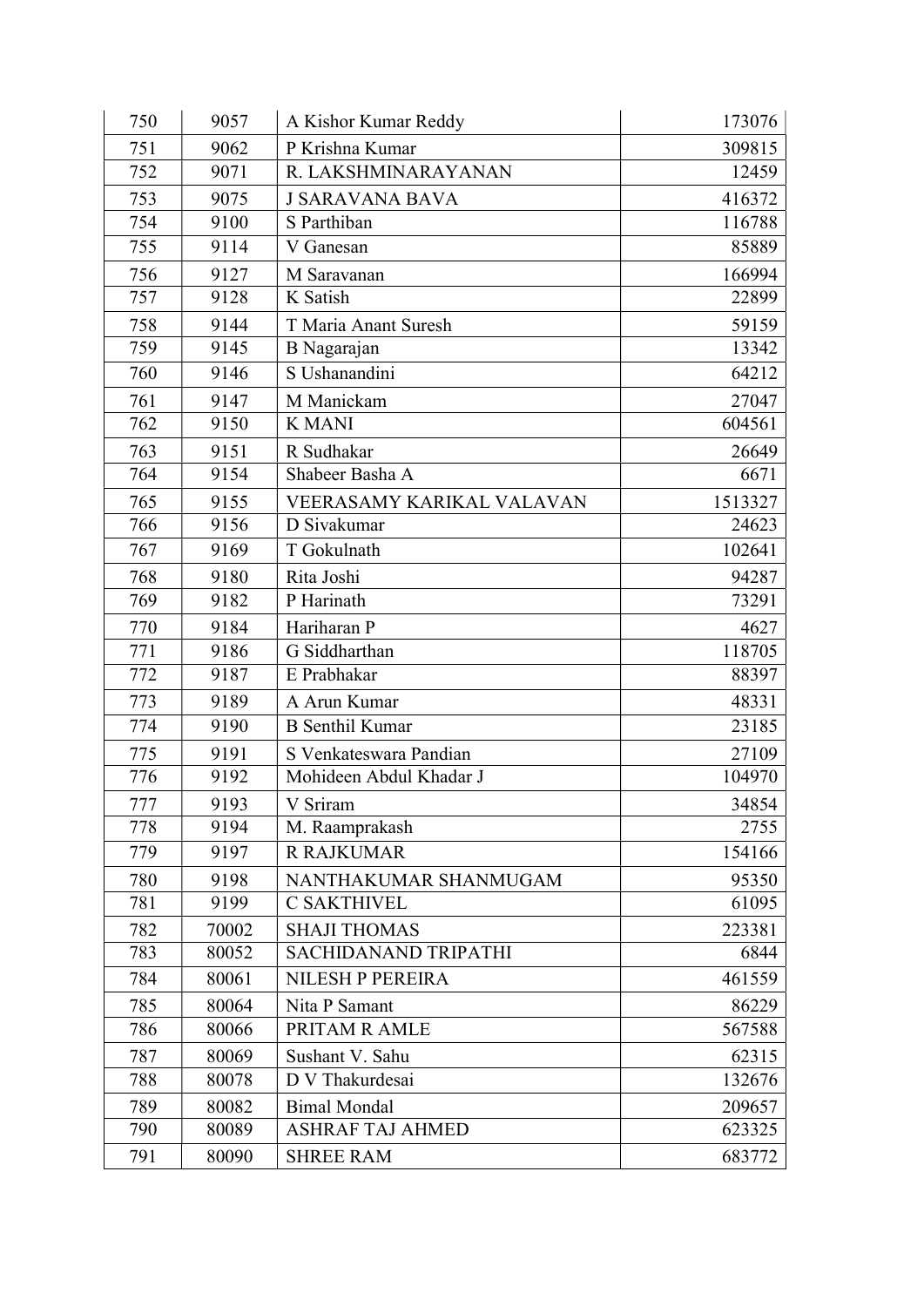| 792 | 80091 | Sunil Kumar                 | 12265   |
|-----|-------|-----------------------------|---------|
| 793 | 80093 | Umesh Kumar Yadav           | 120966  |
| 794 | 80097 | H G Patel                   | 45232   |
| 795 | 80102 | <b>RANJAN KUMAR PATNAIK</b> | 408551  |
| 796 | 80103 | SUBHASH CHANDRA MISHRA      | 379305  |
| 797 | 80106 | <b>CHHOTE LAL PRASAD</b>    | 1073788 |
| 798 | 80118 | <b>SANTOSH SHETTY</b>       | 1971046 |
| 799 | 80128 | LALITHA UDAIKRISHNAN        | 755125  |
| 800 | 80129 | Jeevan Swain                | 78967   |
| 801 | 80130 | <b>RAGHUNATH SAHOO</b>      | 489263  |
| 802 | 80136 | Sanjeeb Kumar Choudhury     | 73524   |
| 803 | 80142 | Amiya Kumar Choudhary       | 4958    |
| 804 | 80155 | Ramraj Maurya               | 6789    |
| 805 | 80163 | MOHD AZEEMUDDIN ATEEQ       | 1515    |
| 806 | 80188 | NIGAMANAND MISHRA           | 274235  |
| 807 | 80191 | <b>RAMESH KHARWAR</b>       | 366456  |
| 808 | 80194 | M VENKATESWAR RAO           | 157766  |
| 809 | 80206 | Trinadh Rao Vegi            | 22220   |
| 810 | 80213 | Ramdas Jagtap               | 8303    |
| 811 | 80220 | PRADIPTA KUMAR SETHY        | 644590  |
| 812 | 80226 | <b>CHANDAN SAMANTA</b>      | 472910  |
| 813 | 80228 | V Senthilkumar              | 119564  |
| 814 | 80234 | R Rajasekaran               | 34373   |
| 815 | 80236 | S Selvakumar                | 29947   |
| 816 | 80248 | T BRAMHANANDA REDDY         | 323878  |
| 817 | 80250 | Brijesh Kumar Srivastava    | 142604  |
| 818 | 80254 | Md. Nayyer Rahman           | 35672   |
| 819 | 80265 | Rajpal Gill                 | 27552   |
| 820 | 80270 | Bijendra Kumar Raj          | 60319   |
| 821 | 80272 | Sunil Kumar Singh           | 35173   |
| 822 | 80273 | K Hemasundara Rao           | 13194   |
| 823 | 80276 | R Murugan                   | 16500   |
| 824 | 80284 | <b>Binoy Malik</b>          | 5113    |
| 825 | 80292 | Mohd. Rashid Ansari         | 45269   |
| 826 | 80295 | Kishor Boruah               | 85399   |
| 827 | 80299 | Atchy Reddy Kandula         | 38282   |
| 828 | 80300 | Shankar Kadam               | 145799  |
| 829 | 80302 | Moromi Saikia               | 43983   |
| 830 | 80312 | Rajkumar Pandey             | 28536   |
| 831 | 80315 | <b>SHASHADHAR SARKAR</b>    | 191232  |
| 832 | 80329 | <b>SK NAZIR HOSSAIN</b>     | 364551  |
| 833 | 80335 | Sanjay Kumar Verma          | 143981  |